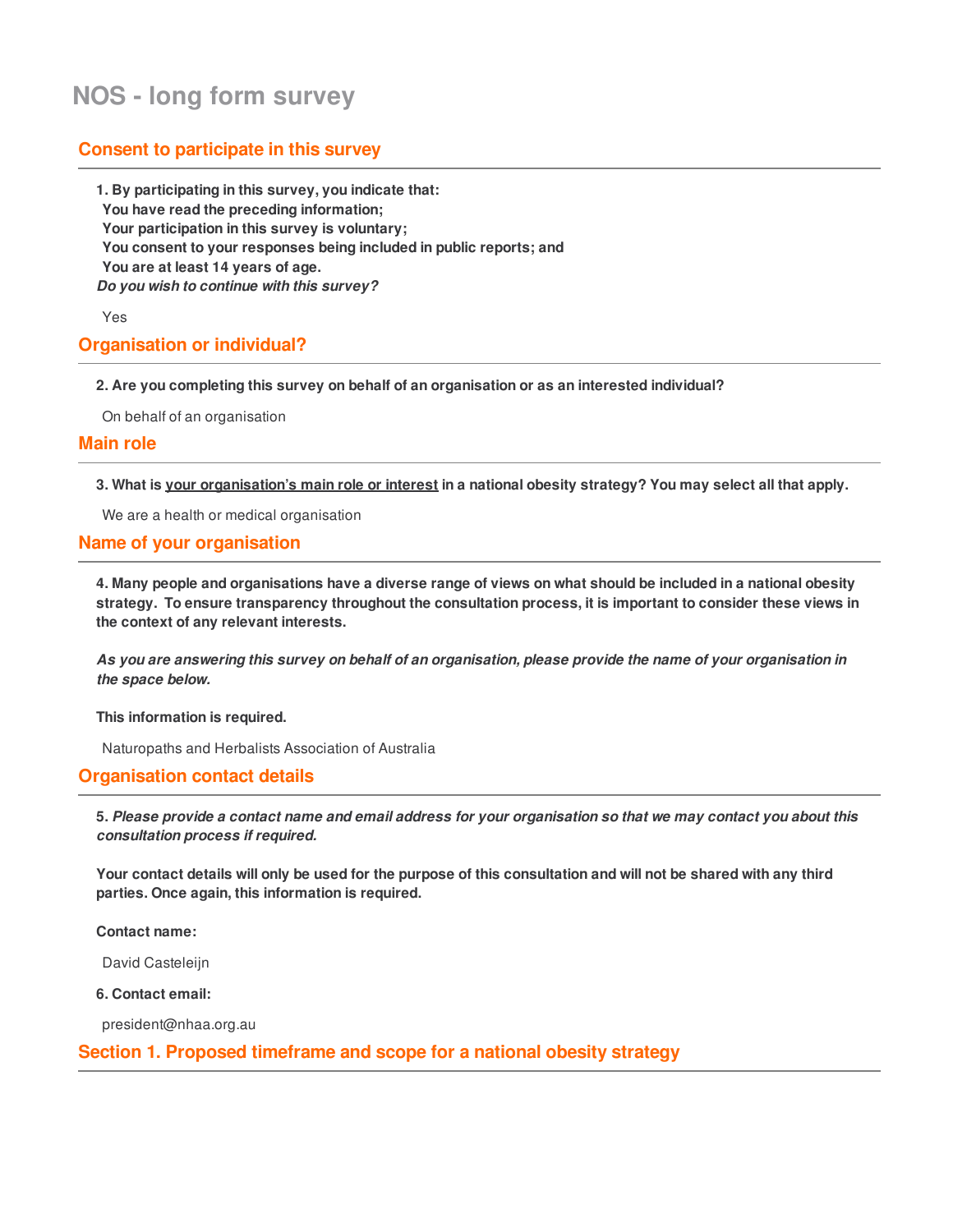### **7. Timeframe of a national obesity strategy**

It is proposed that a national obesity strategy will guide action over the next 10 years - from 2020 to 2030.

*Do you think this timeframe is too short, about right, or too long?*

About right

### **Section 1. Proposed timeframe and scope for a national obesity strategy**

### 8. To what extent do you agree or disagree with each of the following components in the proposed scope for a *national obesity strategy?*

|                                                                                                                                                                                 | Strongly<br>disagree | Somewhat<br>disagree | Neither<br>agree<br>nor<br>disagree | Somewhat<br>agree | Strongly<br>agree | l'm<br>not<br>sure |
|---------------------------------------------------------------------------------------------------------------------------------------------------------------------------------|----------------------|----------------------|-------------------------------------|-------------------|-------------------|--------------------|
| The strategy should encourage government<br>leadership for collaborative, whole-of-society<br>action.                                                                           |                      |                      |                                     | X                 |                   |                    |
| The strategy should identify actions for<br>Commonwealth and State and Territory<br>governments.                                                                                |                      |                      |                                     | X                 |                   |                    |
| The strategy should identify actions that will<br>involve non-government organisations and other<br>community stakeholders.                                                     |                      |                      |                                     | X                 |                   |                    |
| The strategy should identify actions that will<br>involve the private sector.                                                                                                   |                      |                      |                                     | X                 |                   |                    |
| The strategy should focus on primary and<br>secondary preventive actions that promote and<br>support healthy eating, regular physical activity<br>and a healthy weight for all. |                      |                      |                                     | X                 |                   |                    |
| The strategy should not focus on tertiary<br>prevention actions to treat overweight and<br>obesity.                                                                             |                      | X                    |                                     |                   |                   |                    |
| The strategy should not focus on actions to<br>manage and address underweight.                                                                                                  |                      |                      |                                     | X                 |                   |                    |

### **Section 1. Proposed timeframe and scope for a national obesity strategy**

9. Thinking specifically about the proposed scope for a national obesity strategy, is there anything you would *change, add or remove?*

**Please provide your suggestions about the proposed scope in the space below.**

Please note there are many opportunities to comment on specific strategies and ideas proposed to be included **in the strategy throughout the survey.**

# **Section 2. Proposed principles to guide a national obesity strategy**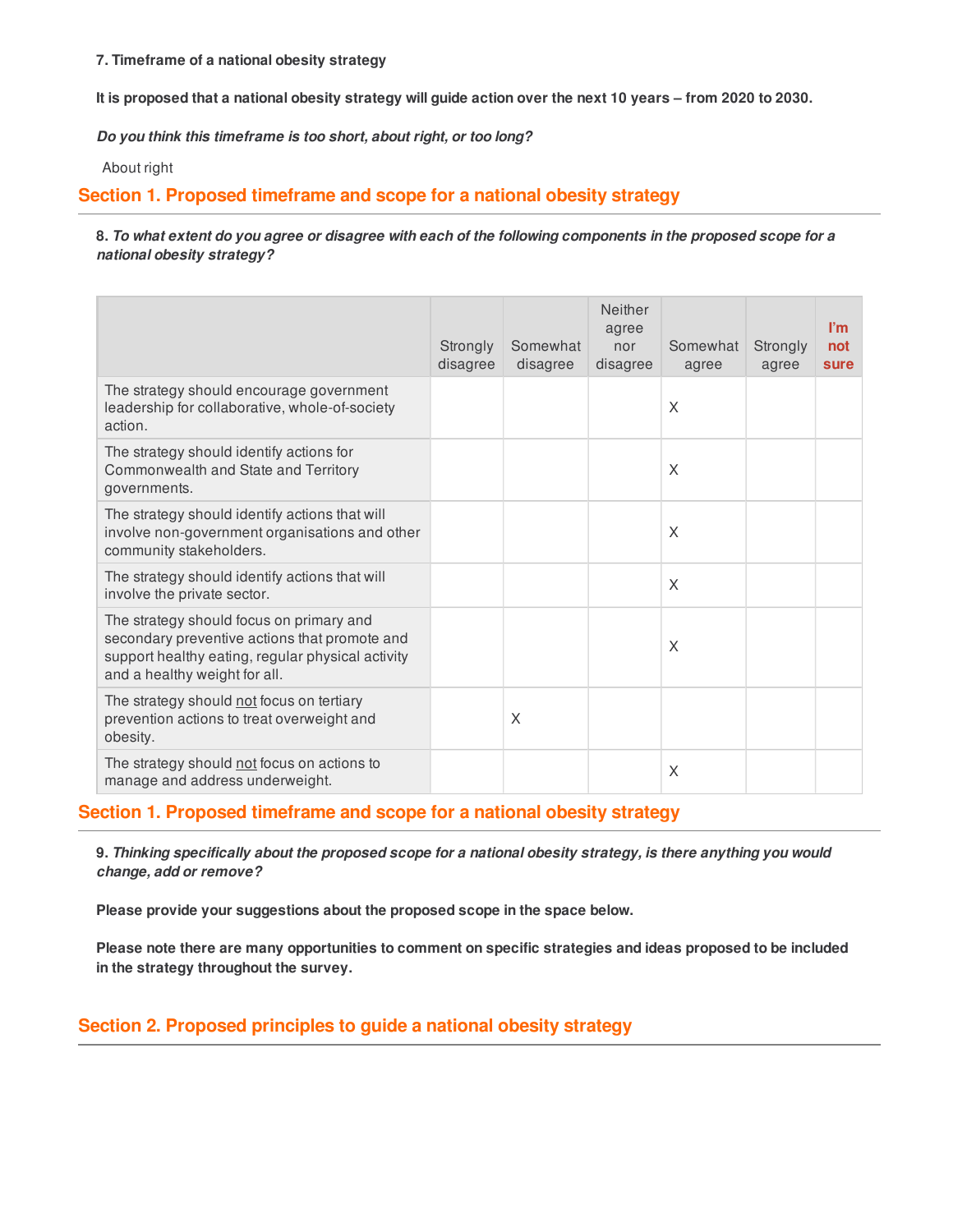**10.** *Please rate how important you think each of the following proposed principles are for guiding the development and implementation of a national obesity strategy.*

|                                                                                                                                                                             | Not at all<br>important | Slightly<br>important | Moderately<br>important | Very<br>important | Extremely<br>important | l'm<br>not<br>sure |
|-----------------------------------------------------------------------------------------------------------------------------------------------------------------------------|-------------------------|-----------------------|-------------------------|-------------------|------------------------|--------------------|
| <b>People First</b> - the strategy is person-centred,<br>meaning it recognises the unique situations,<br>experiences and strengths of individuals                           |                         |                       |                         | X                 |                        |                    |
| Equity - the strategy will promote equity,<br>acknowledging some people and groups need<br>additional supports to achieve good health                                       |                         |                       |                         | X                 |                        |                    |
| <b>Collective and Sustained Action - the strategy</b><br>will promote partnerships and ongoing shared<br>commitment from government and other key<br>stakeholders           |                         |                       |                         | X                 |                        |                    |
| Evidence-Based - the strategy will be<br>informed by up-to-date evidence and<br>promising or emerging strategies                                                            |                         |                       |                         | X                 |                        |                    |
| <b>Sustainable Development</b> - the strategy will<br>align with the pillars of sustainable<br>development: economic growth, social equity<br>and environmental protection. |                         |                       |                         | X                 |                        |                    |

# **Section 2. Proposed principles to guide a national obesity strategy**

11. Thinking about the five proposed guiding principles, is there anything you would change, add or remove?

**Please provide your comments in the space below.**

# **Proposed Priority 1: Supporting children and families – starting early to support healthy weight throughout life**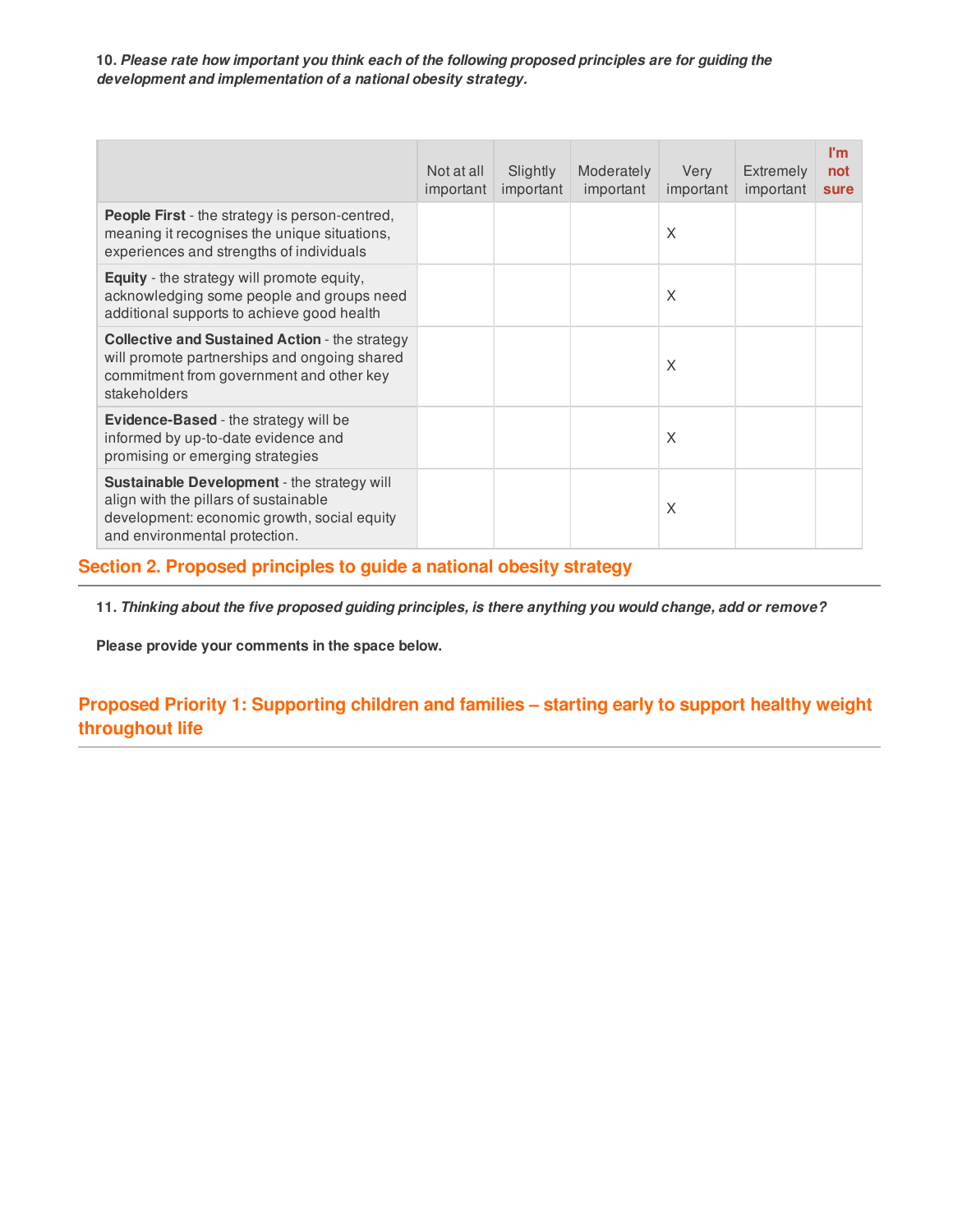**You can use the comment boxes to provide any feedback you might have about each idea.**

Remember that you can rate and comment on all of the ideas, or you can skip to the next section if you do not **want to provide feedback on a particular area.**

|                                                                                                                                                                                                                                                                     |                         |                       |                         |                   |                        |                                        | Comments |
|---------------------------------------------------------------------------------------------------------------------------------------------------------------------------------------------------------------------------------------------------------------------|-------------------------|-----------------------|-------------------------|-------------------|------------------------|----------------------------------------|----------|
|                                                                                                                                                                                                                                                                     | Not at all<br>important | Slightly<br>important | Moderately<br>important | Very<br>important | Extremely<br>important | $\mathsf{I}'\mathsf{m}$<br>not<br>sure |          |
| Provide healthy eating and<br>drinking support and physical<br>activity support for pre-conception<br>and during pregnancy, including<br>specific approaches for<br>prospective parents who are, or at<br>risk of becoming, overweight or<br>obese during pregnancy |                         |                       |                         | X                 |                        |                                        |          |
| Provide support for mothers to<br>breastfeed and continue to<br>breastfeed by implementing the<br>National Breastfeeding Strategy                                                                                                                                   |                         |                       |                         | X                 |                        |                                        |          |
| Explore policy options to<br>strengthen protection of infants<br>and families from excess<br>availability and marketing of<br>breast milk substitutes                                                                                                               |                         |                       | X                       |                   |                        |                                        |          |
| Strengthen healthy eating and<br>physical activity guidance and<br>support for mothers and fathers<br>after birth as they transition and<br>adjust to their new roles as<br>parents                                                                                 |                         |                       |                         | X                 |                        |                                        |          |
| Provide guidance to parents,<br>carers and families on<br>appropriate healthy eating and<br>physical activity for infants (e.g.,<br>appropriate introduction of solids,<br>responsive feeding, portion size,<br>screen time, motor skill<br>development)            |                         |                       |                         | X                 |                        |                                        |          |

**Proposed Priority 1: Supporting children and families – starting early to support healthy weight throughout life**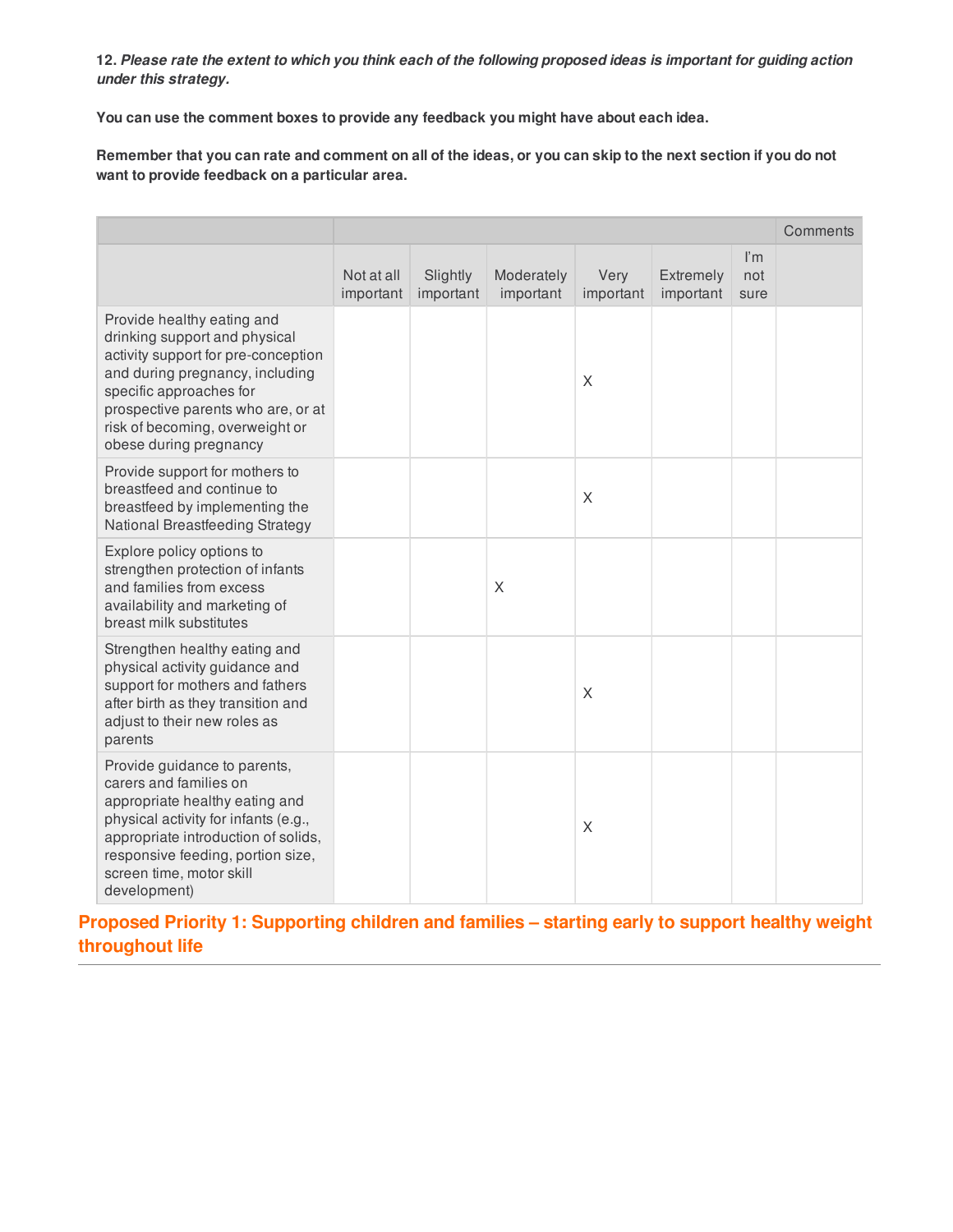**You can use the comment boxes to provide any feedback you might have about each idea.**

|                                                                                                                                                                                                                                                       |                         |                       |                         |                   |                        |                                        | Comments |
|-------------------------------------------------------------------------------------------------------------------------------------------------------------------------------------------------------------------------------------------------------|-------------------------|-----------------------|-------------------------|-------------------|------------------------|----------------------------------------|----------|
|                                                                                                                                                                                                                                                       | Not at all<br>important | Slightly<br>important | Moderately<br>important | Very<br>important | Extremely<br>important | $\mathsf{I}'\mathsf{m}$<br>not<br>sure |          |
| Provide guidance to parents,<br>carers and families on<br>appropriate healthy eating and<br>physical activity for children and<br>young people (e.g., appropriate<br>nutrition, portion size, screen time,<br>sleep and regular physical<br>activity) |                         |                       |                         | X                 |                        |                                        |          |
| Support parents, carers and<br>families to purchase, prepare and<br>enjoy healthy food and drinks,<br>whilst limiting unhealthy food and<br>drinks.                                                                                                   |                         |                       |                         | X                 |                        |                                        |          |
| Encourage parents, carers and<br>families of children and young<br>people to use parks and<br>recreation facilities, role model<br>active transport and active living,<br>be active with children (co-<br>participation) and restrict screen<br>time  |                         |                       |                         | $\mathsf X$       |                        |                                        |          |
| Develop fun peer and community<br>activities that enable adolescents<br>to engage in physical activity,<br>including a focus on the role of<br>fathers                                                                                                |                         |                       | X                       |                   |                        |                                        |          |
| Encourage greater availability of<br>healthy food and drinks, whilst<br>also limiting unhealthy food and<br>drinks, at sporting, recreation and<br>community venues, facilities,<br>clubs and events.                                                 |                         |                       | $\mathsf X$             |                   |                        |                                        |          |
| Increase availability of, and<br>equitable access to, appropriate<br>programs that support weight<br>management for children, young<br>people and their families                                                                                      |                         |                       | X                       |                   |                        |                                        |          |

**Proposed Priority 1: Supporting children and families – starting early to support healthy weight throughout life**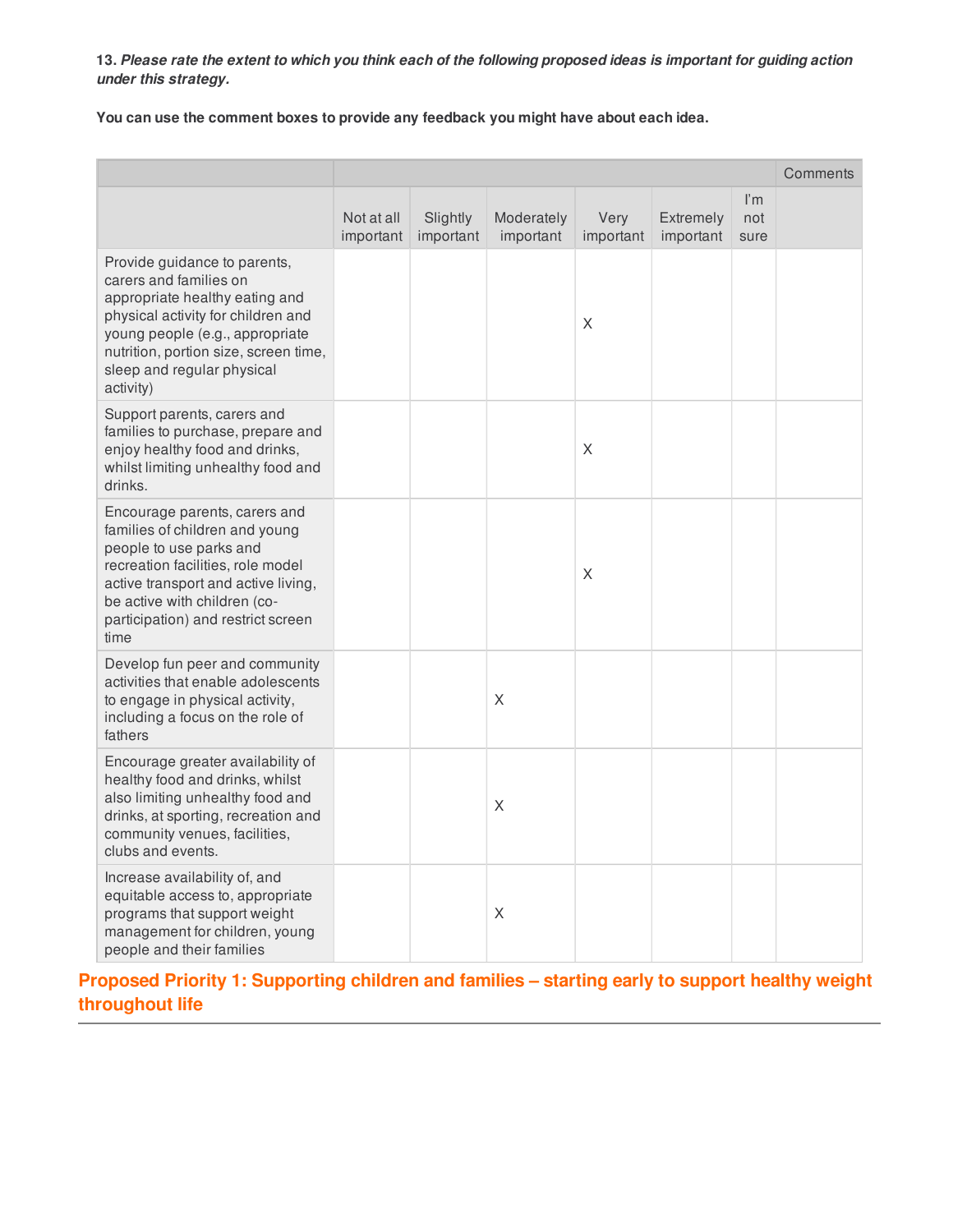**You can use the comment boxes to provide any feedback you might have about each idea.**

|                                                                                                                                                                                                                                                                                      |                         |                       |                         |                   |                        |                                        | Comments |
|--------------------------------------------------------------------------------------------------------------------------------------------------------------------------------------------------------------------------------------------------------------------------------------|-------------------------|-----------------------|-------------------------|-------------------|------------------------|----------------------------------------|----------|
|                                                                                                                                                                                                                                                                                      | Not at all<br>important | Slightly<br>important | Moderately<br>important | Very<br>important | Extremely<br>important | $\mathsf{I}'\mathsf{m}$<br>not<br>sure |          |
| Enhance leadership, professional<br>knowledge, relevant policies and<br>practices, curriculum design and<br>delivery aligned with national<br>guidelines, and partnerships<br>within and beyond the early<br>childhood education and care<br>and school community                    |                         |                       | X                       |                   |                        |                                        |          |
| Establish partnerships to deliver<br>programs where necessary (e.g.,<br>healthy breakfast programs,<br>healthy school canteens and<br>childcare menus, active play<br>programs)                                                                                                      |                         |                       | X                       |                   |                        |                                        |          |
| Enable after-hours use of school<br>facilities to expand available,<br>accessible and affordable<br>physical activity options and<br>destinations for families and<br>communities                                                                                                    |                         | Χ                     |                         |                   |                        |                                        |          |
| Support safe, active travel to and<br>from early childhood education<br>and care settings and schools<br>through infrastructure and<br>behaviour change programs in<br>collaboration with local<br>communities                                                                       |                         |                       | X                       |                   |                        |                                        |          |
| Investigate policy and community-<br>led options to extend student<br>retention in schools across the<br>Australian compulsory education<br>period, including focused<br>strategies for Aboriginal and<br>Torres Strait Islander children and<br>children from other priority groups |                         |                       | $\mathsf X$             |                   |                        |                                        |          |

**Proposed Priority 1: Supporting children and families – starting early to support healthy weight throughout life**

15. Thinking about the strategies you just read for supporting children and families, are there any additional *strategies or you think should be included to start early to support healthy weight throughout life?*

Please provide your comments in the space below. The three proposed strategies are listed again below if you **need to re-read these.**

Naturopaths provide strong support for self responsibility as far as healthy eating options are concerned. An aspect of this support is helping our clients understand the interconnected nature of food and health..

**Proposed Priority 2: Mobilising people and communities – using knowledge, strengths and**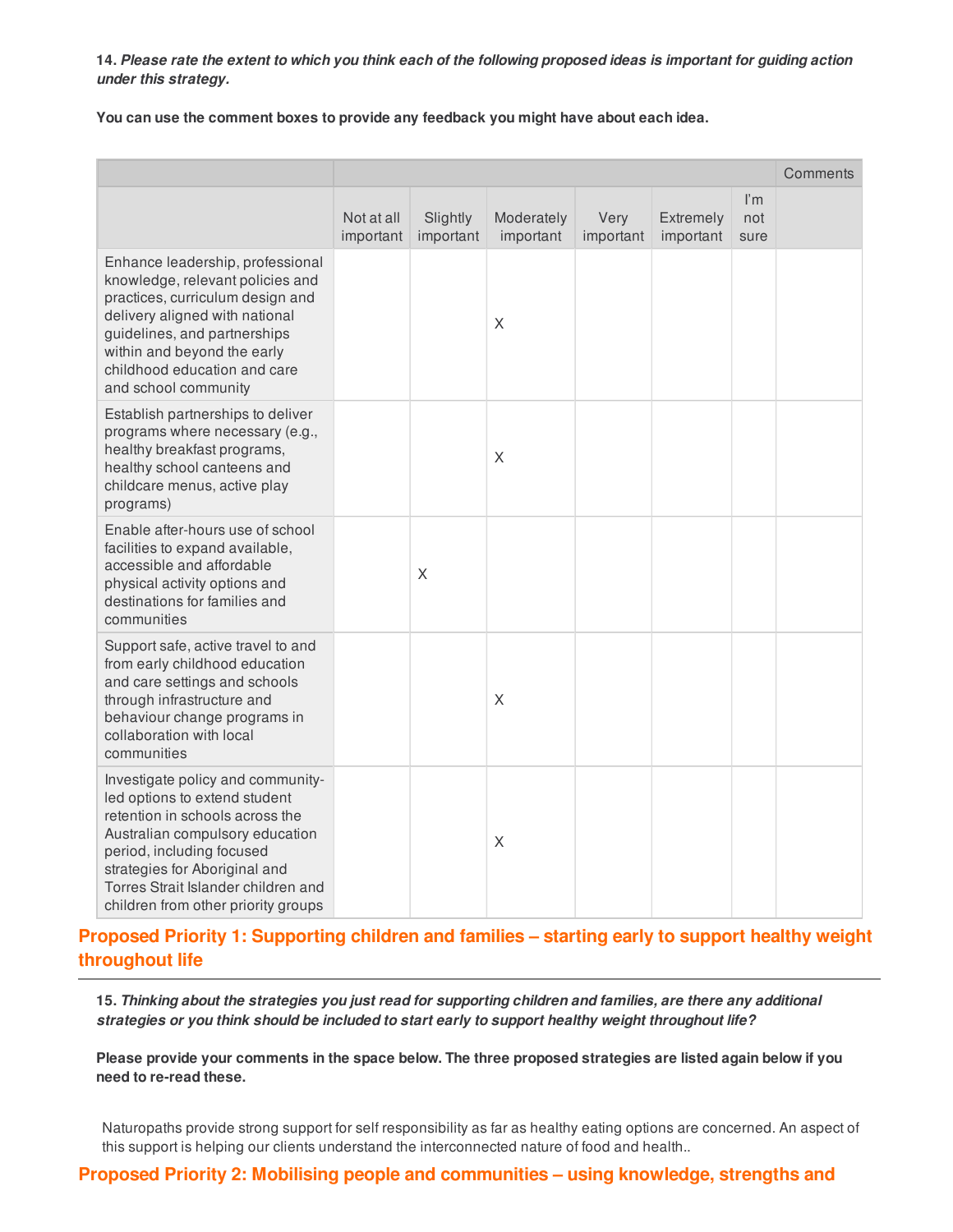**You can use the comment boxes to provide any feedback you might have about each idea.**

|                                                                                                                                                                                            |                         |                       |                         |                   |                        |                                        | Comments |
|--------------------------------------------------------------------------------------------------------------------------------------------------------------------------------------------|-------------------------|-----------------------|-------------------------|-------------------|------------------------|----------------------------------------|----------|
|                                                                                                                                                                                            | Not at all<br>important | Slightly<br>important | Moderately<br>important | Very<br>important | Extremely<br>important | $\mathsf{I}'\mathsf{m}$<br>not<br>sure |          |
| Provide information, education<br>and skill-building programs and<br>initiatives aligned with Australian<br>guidelines for healthy eating,<br>physical activity and sedentary<br>behaviour |                         |                       |                         | X                 |                        |                                        |          |
| Develop and fund ongoing<br>national mass media campaigns<br>to shift expectations, beliefs and<br>social norms, whilst minimising<br>weight-related stigma                                |                         |                       | X                       |                   |                        |                                        |          |
| Partner with Aboriginal and<br>Torres Strait Islander people to<br>develop and deliver culturally<br>appropriate and safe social<br>marketing and supporting<br>programs                   |                         |                       | X                       |                   |                        |                                        |          |
| Partner with culturally and<br>linguistically diverse (CALD)<br>groups to develop and deliver<br>culturally appropriate and safe<br>support programs for early<br>migrants                 |                         |                       | X                       |                   |                        |                                        |          |
| Partner with people with disability<br>to develop and deliver initiatives<br>to improve healthy eating and<br>physical activity that are<br>accessible and responsive                      |                         | X                     |                         |                   |                        |                                        |          |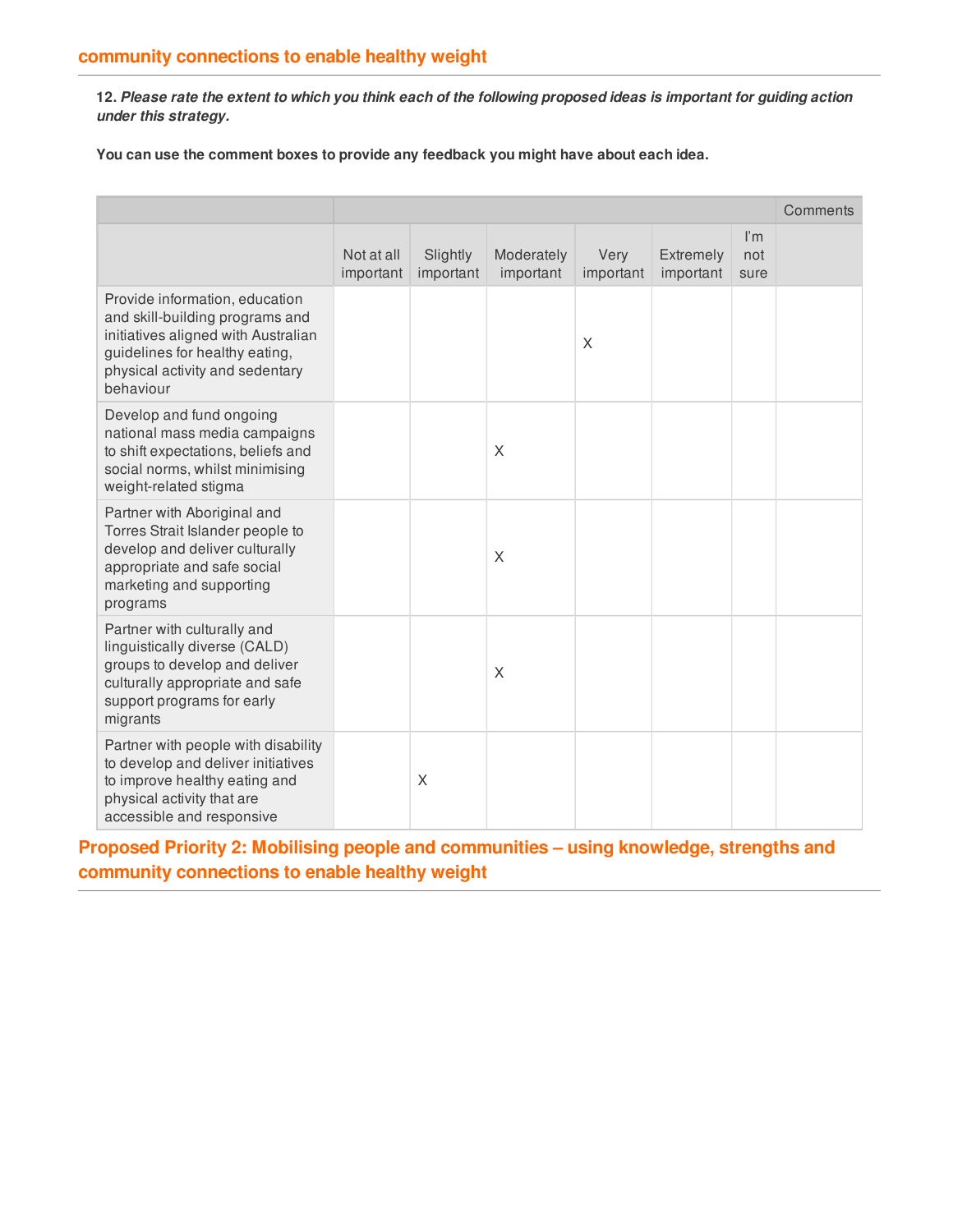**You can use the comment boxes to provide any feedback you might have about each idea.**

|                                                                                                                                                                                                                         |                         |                       |                         |                   |                               |                                        | Comments |
|-------------------------------------------------------------------------------------------------------------------------------------------------------------------------------------------------------------------------|-------------------------|-----------------------|-------------------------|-------------------|-------------------------------|----------------------------------------|----------|
|                                                                                                                                                                                                                         | Not at all<br>important | Slightly<br>important | Moderately<br>important | Very<br>important | <b>Extremely</b><br>important | $\mathsf{I}'\mathsf{m}$<br>not<br>sure |          |
| Invest in targeted community<br>capacity building initiatives that<br>activate leadership, drive<br>innovation and support a<br>collective impact approach to<br>create health promoting<br>community places and spaces |                         | X                     |                         |                   |                               |                                        |          |
| Identify a diverse range of local<br>leaders to 'champion' place-<br>based healthy eating and<br>physical activity initiatives and<br>develop a supportive nationwide<br>network and learning community                 |                         |                       | X                       |                   |                               |                                        |          |
| Ensure local communities have<br>access to health promoting<br>sponsorship options for events<br>and sport, and are empowered<br>and informed to consider the<br>impact of unhealthy sponsorship<br>choices             |                         | X                     |                         |                   |                               |                                        |          |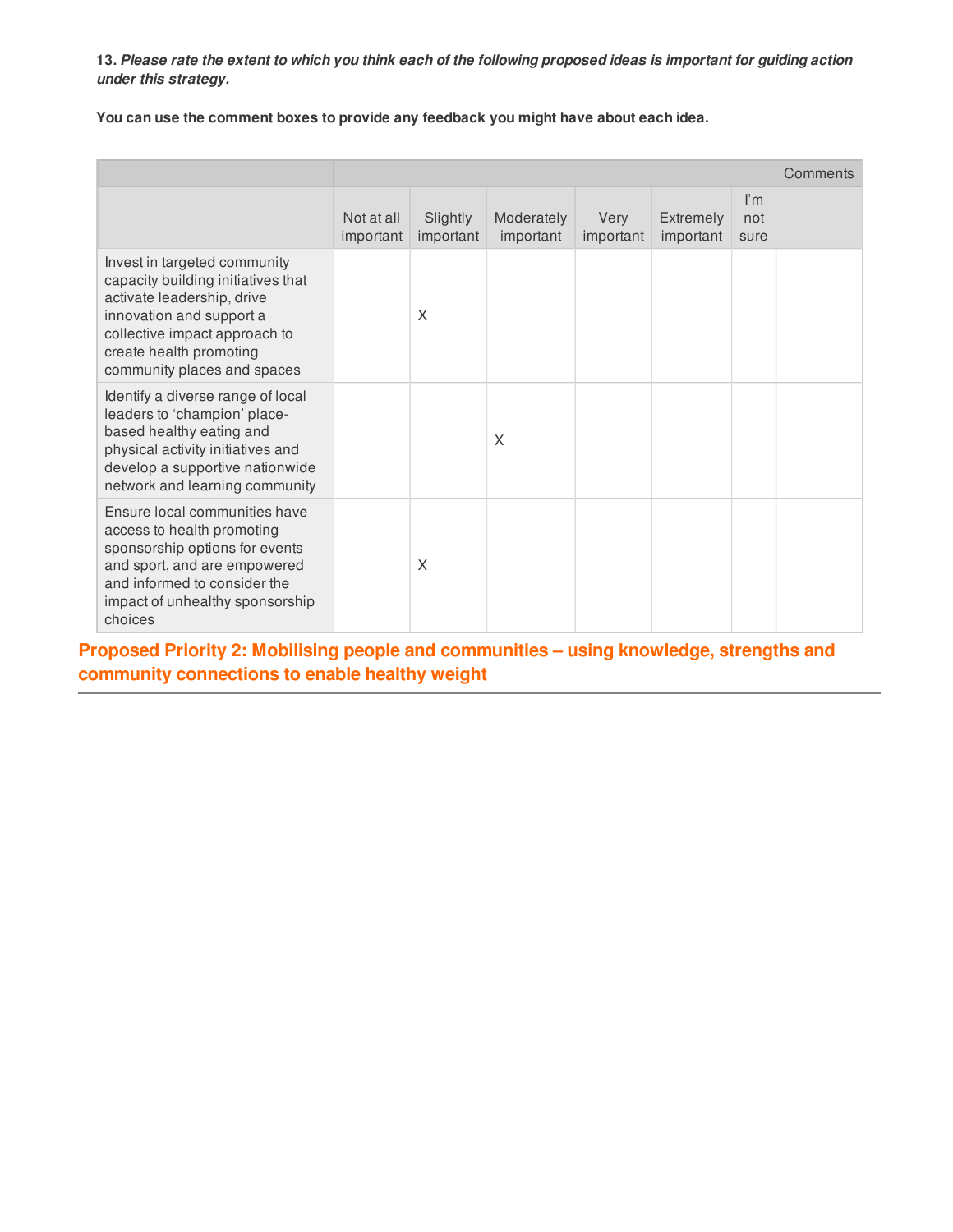**You can use the comment boxes to provide any feedback you might have about each idea.**

|                                                                                                                                                                                                 |                         |                       |                         |                   |                               |                                        | Comments |
|-------------------------------------------------------------------------------------------------------------------------------------------------------------------------------------------------|-------------------------|-----------------------|-------------------------|-------------------|-------------------------------|----------------------------------------|----------|
|                                                                                                                                                                                                 | Not at all<br>important | Slightly<br>important | Moderately<br>important | Very<br>important | <b>Extremely</b><br>important | $\mathsf{I}'\mathsf{m}$<br>not<br>sure |          |
| Evidence-based weight<br>management interventions,<br>ensuring a range of delivery<br>modes and accessibility for all,<br>regardless of age, living location,<br>cultural background and income |                         |                       |                         | X                 |                               |                                        |          |
| Advocate for increased intensity<br>of action for population groups<br>experiencing higher levels of<br>overweight and obesity, through<br>effective co-designed behaviour<br>change programs   |                         |                       |                         | X                 |                               |                                        |          |
| Support those experiencing<br>weight stigma and discrimination<br>and ensure all actions promote<br>positive discussion of weight and<br>prevent weight-related<br>stigmatisation               |                         | X                     |                         |                   |                               |                                        |          |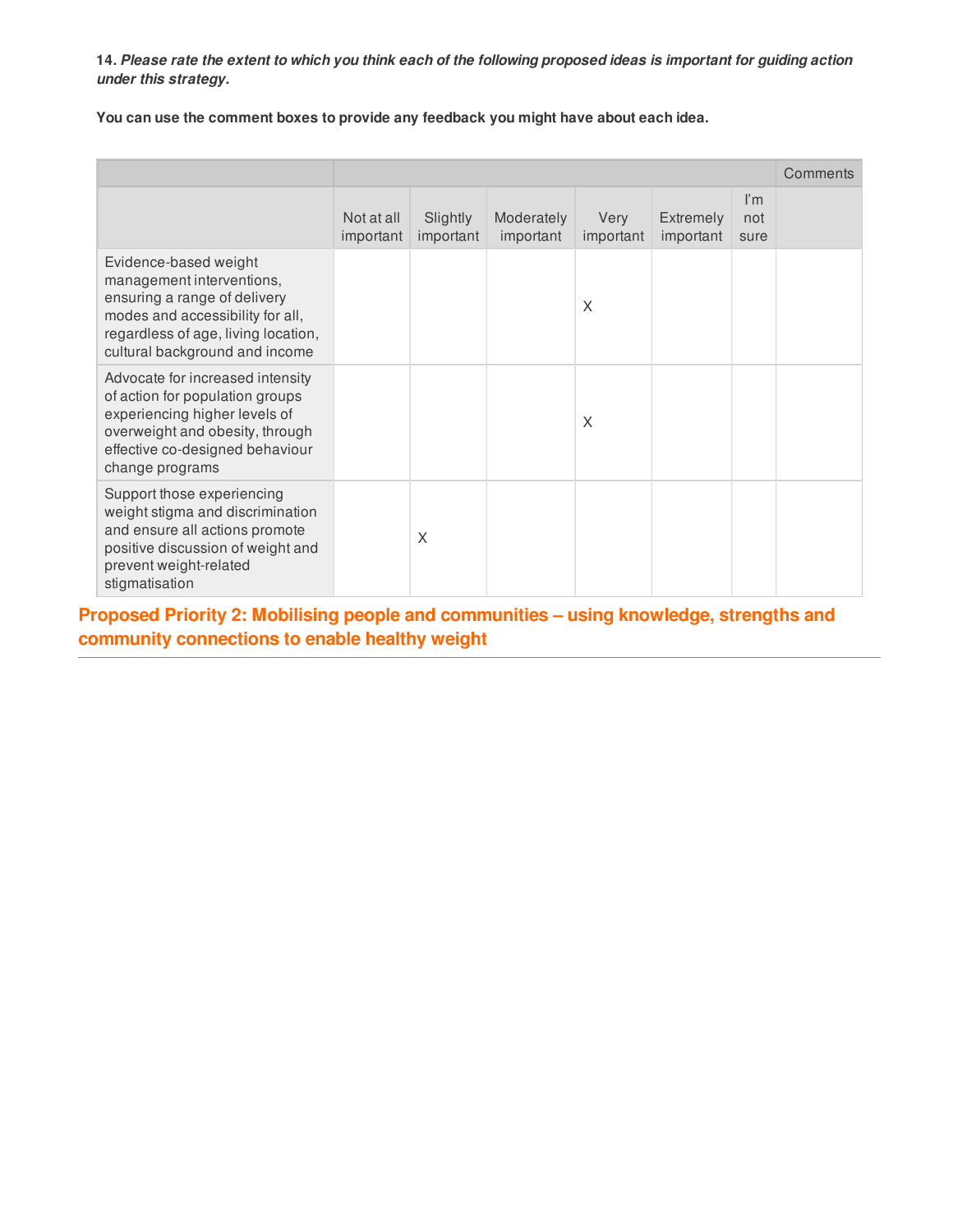**You can use the comment boxes to provide any feedback you might have about each idea.**

|                                                                                                                                                                                                                                                          |                         |                       |                         |                   |                        |                    | Comments |
|----------------------------------------------------------------------------------------------------------------------------------------------------------------------------------------------------------------------------------------------------------|-------------------------|-----------------------|-------------------------|-------------------|------------------------|--------------------|----------|
|                                                                                                                                                                                                                                                          | Not at all<br>important | Slightly<br>important | Moderately<br>important | Very<br>important | Extremely<br>important | l'm<br>not<br>sure |          |
| Support better collaboration<br>between sectors dealing with<br>unemployment, social protection<br>and health                                                                                                                                            |                         | $\sf X$               |                         |                   |                        |                    |          |
| Develop labour and social<br>policies that provide secure and<br>decent work for all                                                                                                                                                                     |                         | X                     |                         |                   |                        |                    |          |
| Raise incomes of the poorest<br>groups to reflect the real cost of<br>healthy living and increase<br>access to improved living<br>conditions and opportunities for<br>healthy behaviours                                                                 |                         | X                     |                         |                   |                        |                    |          |
| Provide professional<br>development for clinicians to<br>support the improvement of<br>healthy eating and physical<br>activity behaviours in their<br>patient/clients                                                                                    |                         |                       | X                       |                   |                        |                    |          |
| Enable early identification of<br>unhealthy weight gain (including<br>modest weight gain) for<br>patients/clients, with a focus on<br>life course transition points often<br>associated with weight gain and<br>people from at-risk population<br>groups |                         |                       | X                       |                   |                        |                    |          |
| Increase the availability of, and<br>clarity of referral pathways to,<br>evidence-based weight<br>management treatments<br>(including community-led<br>programs)                                                                                         |                         |                       | X                       |                   |                        |                    |          |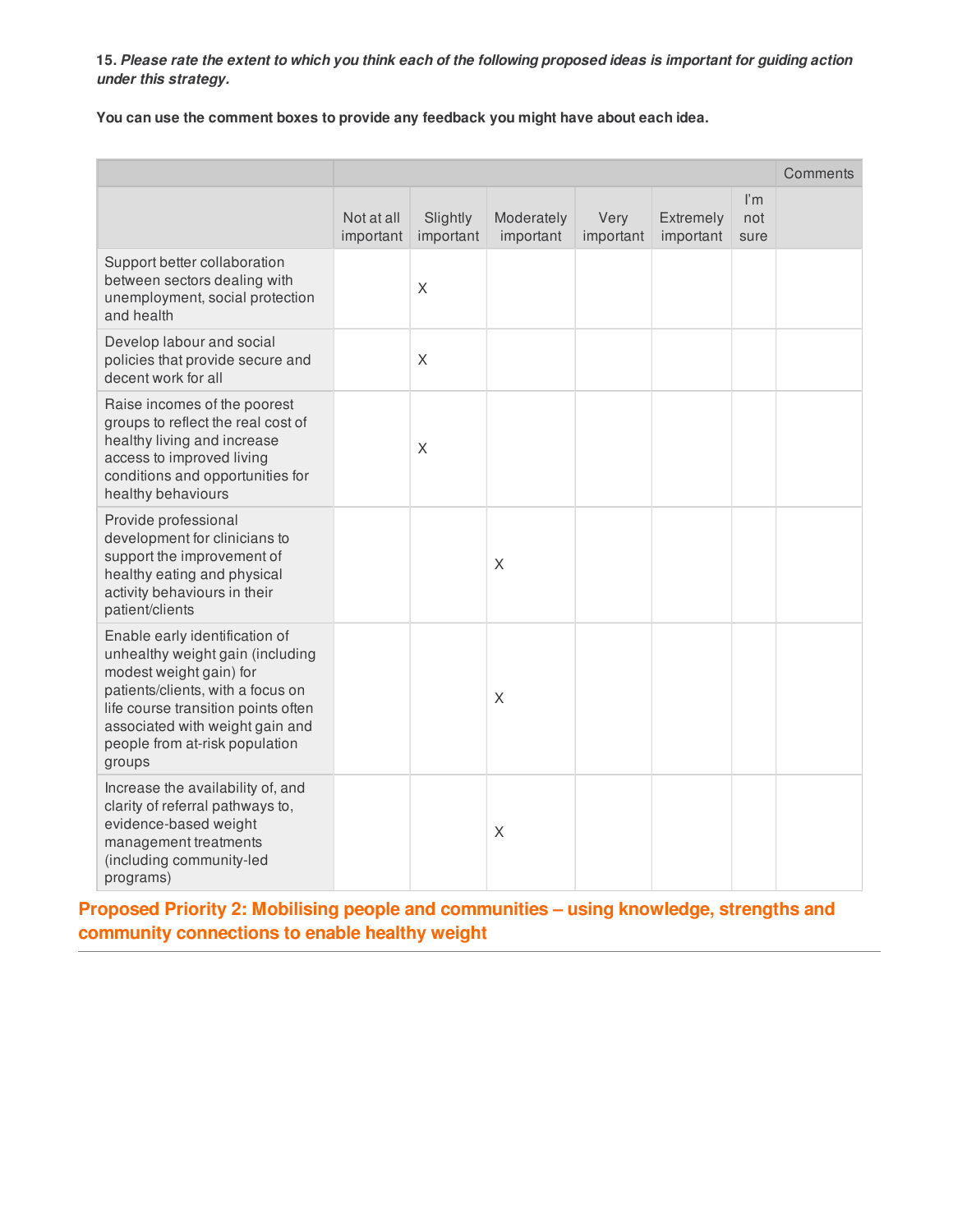**You can use the comment boxes to provide any feedback you might have about each idea.**

|                                                                                                                                                                                                                                                              |                         |                       |                         |                   |                        |                                        | Comments |
|--------------------------------------------------------------------------------------------------------------------------------------------------------------------------------------------------------------------------------------------------------------|-------------------------|-----------------------|-------------------------|-------------------|------------------------|----------------------------------------|----------|
|                                                                                                                                                                                                                                                              | Not at all<br>important | Slightly<br>important | Moderately<br>important | Very<br>important | Extremely<br>important | $\mathsf{I}'\mathsf{m}$<br>not<br>sure |          |
| Adopt best-practice breastfeeding<br>policies and practices (e.g.,<br>workplace facilities, maternity<br>leave, flexible work times to allow<br>for breastfeeding)                                                                                           |                         |                       | X                       |                   |                        |                                        |          |
| Adopt policies and practices that<br>promote and prioritise physical<br>activity, increase access to<br>healthy food and drinks, and limit<br>access to, or remove unhealthy<br>food and drinks through catering,<br>vending machines, cafes and<br>canteens |                         |                       | X                       |                   |                        |                                        |          |
| Design buildings that support and<br>encourage healthy behaviours<br>(e.g., stairs, kitchen facilities, end-<br>of-trip facilities, storage, standing<br>desks)                                                                                              |                         |                       | X                       |                   |                        |                                        |          |
| Create physical environments,<br>policies and programs that<br>incentivise and support active<br>travel to work                                                                                                                                              |                         |                       | X                       |                   |                        |                                        |          |
| Offer flexible work options to<br>reduce travel time, freeing up time<br>for meal planning/preparation and<br>physical activity                                                                                                                              | X                       |                       |                         |                   |                        |                                        |          |
| Offer or facilitate access to multi-<br>component, non-discriminatory<br>programs and information to<br>support healthy eating, physical<br>activity and healthy weight                                                                                      |                         | X                     |                         |                   |                        |                                        |          |

# **Proposed Priority 2: Mobilising people and communities – using knowledge, strengths and community connections to enable healthy weight**

17. Thinking about the strategies you just read for mobilising people and communities, are there any additional *strategies you think should be included to mobilise people and communities to use knowledge, strengths and community connections to enable healthy weight?*

Please provide your comments in the space below. The five proposed strategies are listed again below if you **need to re-read these.**

Improve community and agency awareness of the role that naturopaths can play in health promotion.

**Proposed Priority 3: Enabling active living – supporting a way of life that helps people move more throughout the day**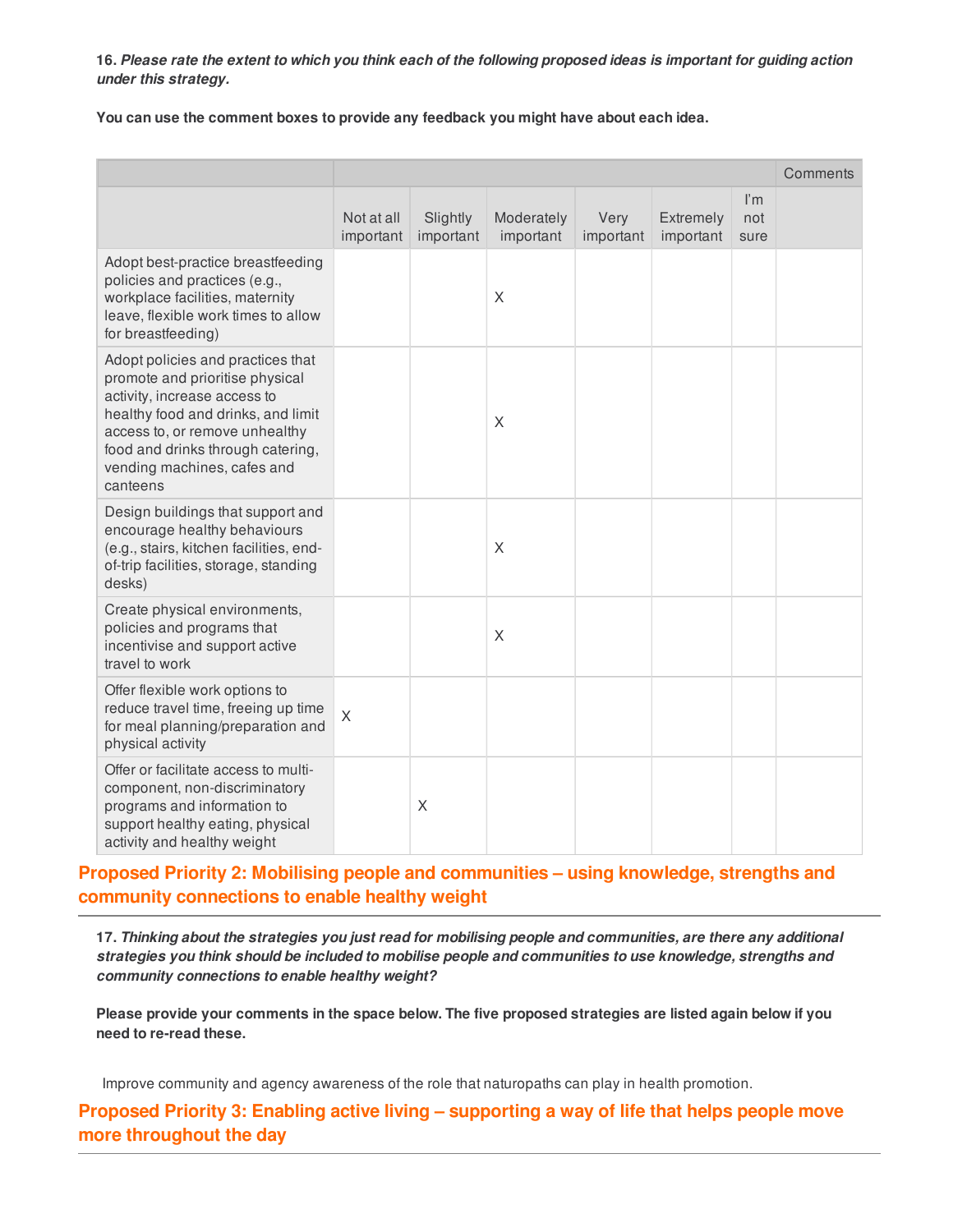**You can use the comment boxes to provide any feedback you might have about each idea.**

|                                                                                                                                                                                                                                                                                                                                                             |                         |                       |                         |                   |                        |                                        | Comments |
|-------------------------------------------------------------------------------------------------------------------------------------------------------------------------------------------------------------------------------------------------------------------------------------------------------------------------------------------------------------|-------------------------|-----------------------|-------------------------|-------------------|------------------------|----------------------------------------|----------|
|                                                                                                                                                                                                                                                                                                                                                             | Not at all<br>important | Slightly<br>important | Moderately<br>important | Very<br>important | Extremely<br>important | $\mathsf{I}'\mathsf{m}$<br>not<br>sure |          |
| Develop and maintain<br>infrastructure that grows<br>participation in sport, active<br>recreation, walking, cycling and<br>public transport use to encourage<br>individuals and families to be<br>active together                                                                                                                                           |                         |                       |                         |                   |                        |                                        |          |
| Create a culture that promotes<br>active travel through safe walking<br>networks, drinking water stations<br>and pedestrian prioritisation;<br>cycling networks with reduced<br>crash risk; storage and end-of-trip<br>facilities; and efficient, accessible<br>and regular public transport<br>systems with strong connectivity<br>and after-hours service |                         |                       |                         |                   |                        |                                        |          |
| Apply integrated urban (and<br>regional) design and transport<br>policy, regulations and guidelines<br>to create built environments that<br>prioritise active living for people of<br>all ages and abilities                                                                                                                                                |                         |                       |                         |                   |                        |                                        |          |
| Conserve and develop open<br>spaces, green networks,<br>recreation trails and ecologically<br>diverse natural environments that<br>enable active interaction with<br>nature                                                                                                                                                                                 |                         |                       |                         |                   |                        |                                        |          |
| Make communities safe with<br>people-friendly spaces that favour<br>people over motorised transport,<br>and crime prevention strategies,<br>such as community policing<br>techniques, peer-led outreach<br>programs and lighting                                                                                                                            |                         |                       |                         |                   |                        |                                        |          |
| Ensure strategic infrastructure<br>policies and plans prioritise<br>investment in public transport,<br>walking and cycling infrastructure                                                                                                                                                                                                                   |                         |                       |                         |                   |                        |                                        |          |
| Consider fiscal policies to reduce<br>driving and increase active travel<br>and the availability and quality of<br>recreation and sport facilities and<br>opportunities                                                                                                                                                                                     |                         |                       |                         |                   |                        |                                        |          |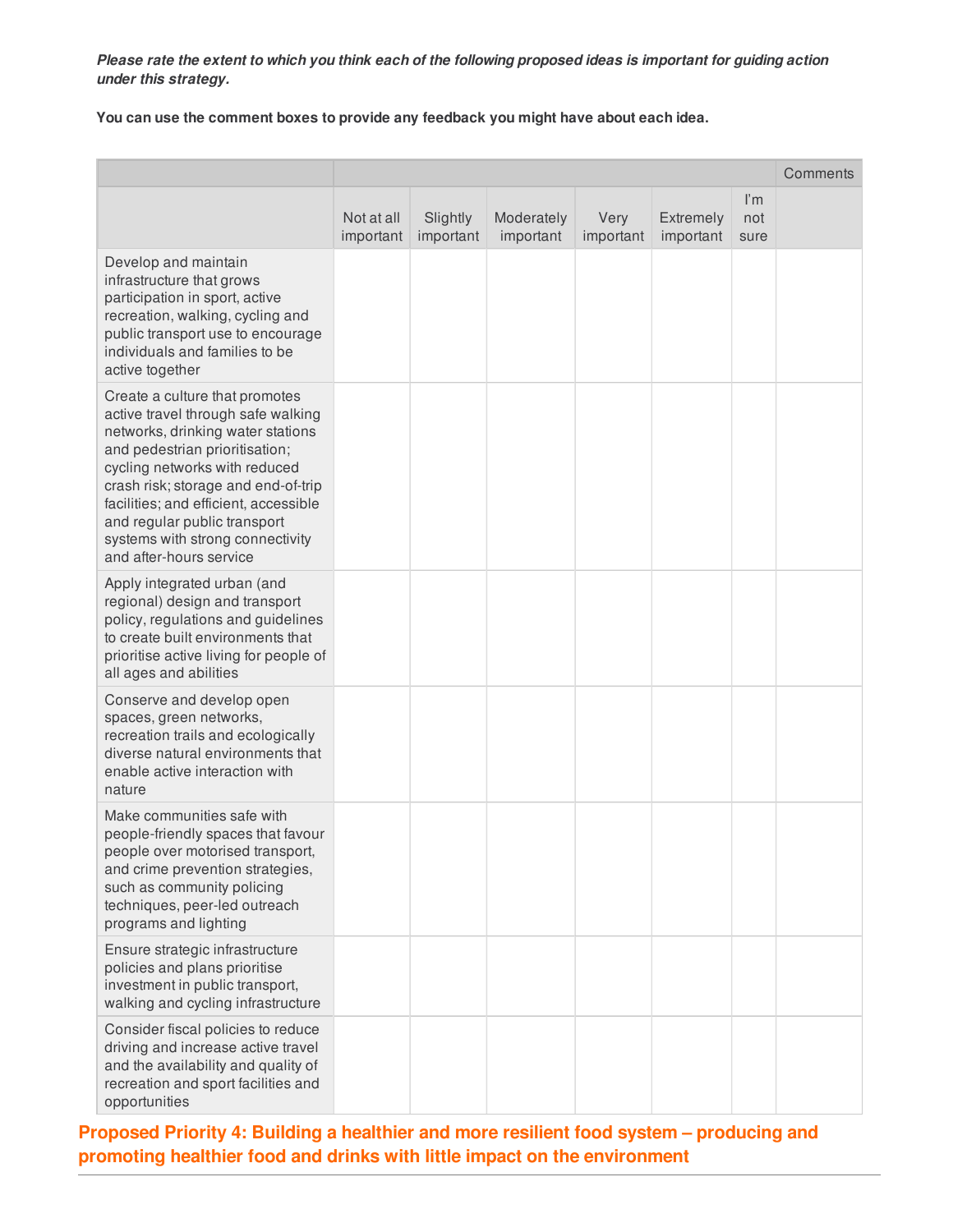**You can use the comment boxes to provide any feedback you might have about each idea.**

|                                                                                                                                                                           |                         |                       |                         |                   |                               |                                        | Comments |
|---------------------------------------------------------------------------------------------------------------------------------------------------------------------------|-------------------------|-----------------------|-------------------------|-------------------|-------------------------------|----------------------------------------|----------|
|                                                                                                                                                                           | Not at all<br>important | Slightly<br>important | Moderately<br>important | Very<br>important | <b>Extremely</b><br>important | $\mathsf{I}'\mathsf{m}$<br>not<br>sure |          |
| Ensure planning and<br>management policies for land and<br>sea use safeguard food system<br>resilience and productivity                                                   |                         |                       |                         | X                 |                               |                                        |          |
| Develop innovative solutions to<br>efficiently use natural resources,<br>maximise biodiversity, minimise<br>wastage, enable business growth<br>and address climate change |                         |                       |                         | X                 |                               |                                        |          |
| Ensure economic policies make<br>production and manufacturing of<br>healthy foods and drinks, such as<br>fresh fruit and vegetables,<br>attractive                        |                         |                       |                         | X                 |                               |                                        |          |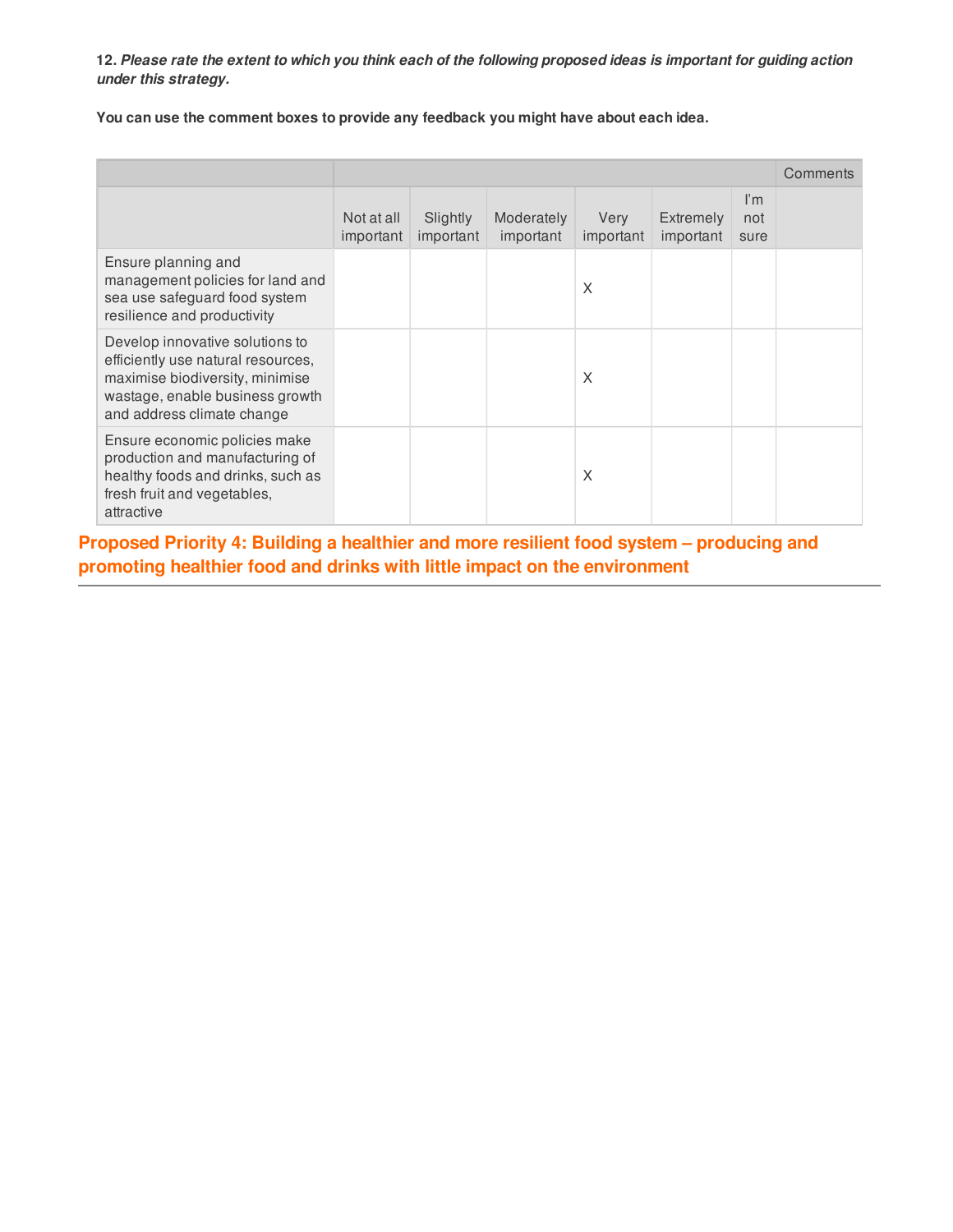**You can use the comment boxes to provide any feedback you might have about each idea.**

|                                                                                                                                                                                                                                                                                                                                                                                                                                                                                       |                         |                       |                         |                   |                               |                                        | Comments |
|---------------------------------------------------------------------------------------------------------------------------------------------------------------------------------------------------------------------------------------------------------------------------------------------------------------------------------------------------------------------------------------------------------------------------------------------------------------------------------------|-------------------------|-----------------------|-------------------------|-------------------|-------------------------------|----------------------------------------|----------|
|                                                                                                                                                                                                                                                                                                                                                                                                                                                                                       | Not at all<br>important | Slightly<br>important | Moderately<br>important | Very<br>important | <b>Extremely</b><br>important | $\mathsf{I}'\mathsf{m}$<br>not<br>sure |          |
| Create easier access to healthy<br>food and drinks in local<br>residential communities through:<br>urban agriculture (e.g.,<br>community garden initiatives and<br>encouraging home gardens);<br>urban design (e.g., density of fast<br>food outlets and proximity to<br>schools and community services;<br>access to supermarkets and<br>smaller food businesses); and<br>other local community actions<br>(e.g., local food markets, healthy<br>food supply at community<br>events) |                         |                       |                         | X                 |                               |                                        |          |
| Encourage land use planning<br>policies that protect high-quality<br>agricultural land on the urban<br>fringe and ensure that planning<br>decisions achieve the policy<br>intent                                                                                                                                                                                                                                                                                                      |                         |                       |                         | X                 |                               |                                        |          |
| Establish policies on food and<br>drink procurement, catering, and<br>provision across all government<br>departments and settings to<br>encourage healthy eating and<br>drinking                                                                                                                                                                                                                                                                                                      |                         |                       |                         | X                 |                               |                                        |          |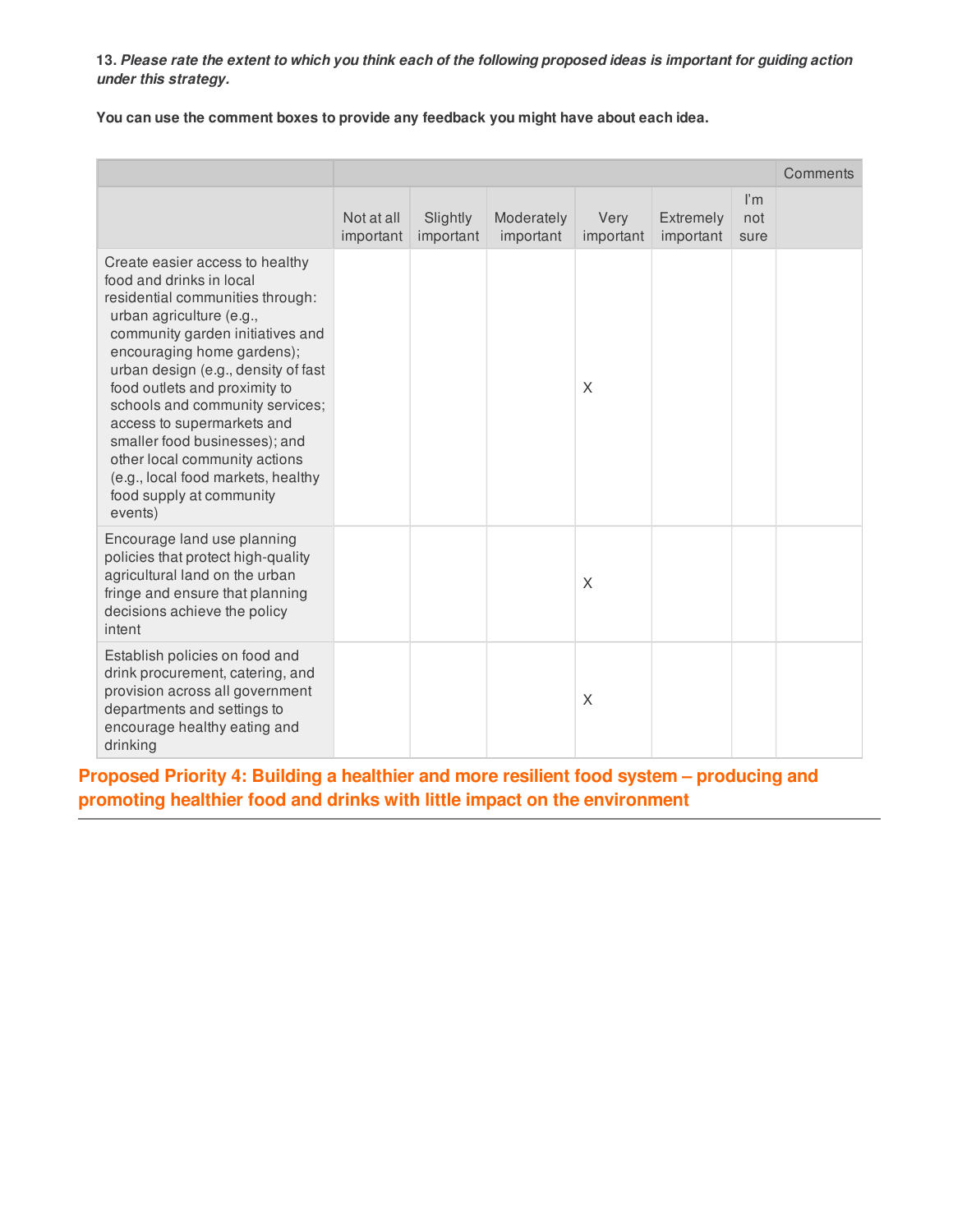**You can use the comment boxes to provide any feedback you might have about each idea.**

|                                                                                                                                                                                               |                         |                       |                         |                   |                        |                                        | Comments |
|-----------------------------------------------------------------------------------------------------------------------------------------------------------------------------------------------|-------------------------|-----------------------|-------------------------|-------------------|------------------------|----------------------------------------|----------|
|                                                                                                                                                                                               | Not at all<br>important | Slightly<br>important | Moderately<br>important | Very<br>important | Extremely<br>important | $\mathsf{I}'\mathsf{m}$<br>not<br>sure |          |
| Work in partnership with industry<br>to establish and monitor<br>reformulation targets for food and<br>drink manufacturers, retailers and<br>caterers                                         |                         |                       |                         | X                 |                        |                                        |          |
| Develop national targets to<br>reduce serving sizes of unhealthy<br>food and drinks in food service<br>and retail settings, particularly for<br>food and drink items designed for<br>children |                         |                       |                         | X                 |                        |                                        |          |
| Explore setting compositional<br>limits for nutrients of concern (e.g.,<br>sodium, saturated fat, added<br>sugar and/or energy content)<br>across a range of food and drink<br>types          |                         |                       |                         | X                 |                        |                                        |          |
| Reduce food waste during<br>manufacturing and processing<br>and eliminate unnecessary<br>packaging                                                                                            |                         |                       |                         | X                 |                        |                                        |          |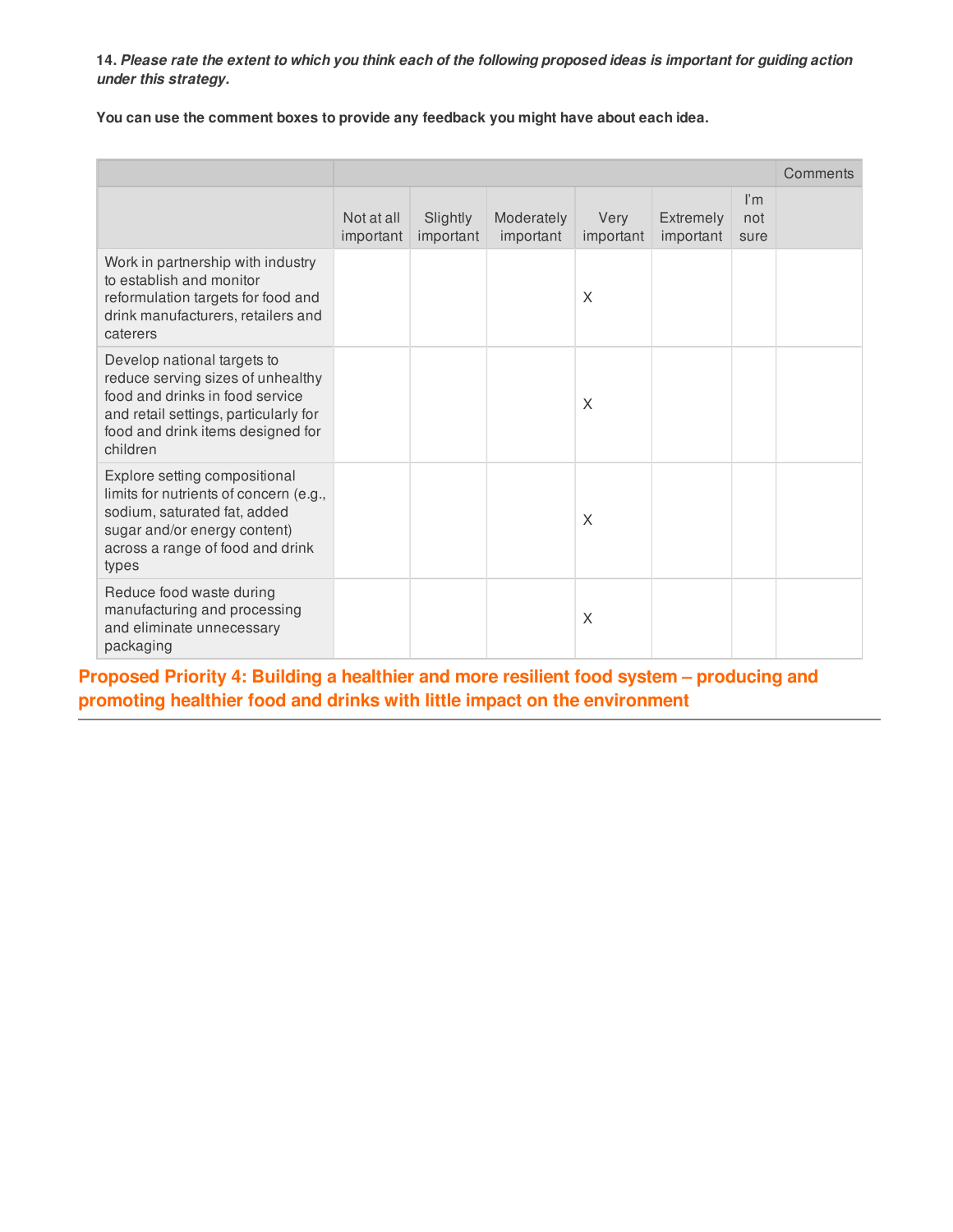**You can use the comment boxes to provide any feedback you might have about each idea.**

|                                                                                                                                                                                                                          |                         |                       |                         |                   |                        |                                        | Comments |
|--------------------------------------------------------------------------------------------------------------------------------------------------------------------------------------------------------------------------|-------------------------|-----------------------|-------------------------|-------------------|------------------------|----------------------------------------|----------|
|                                                                                                                                                                                                                          | Not at all<br>important | Slightly<br>important | Moderately<br>important | Very<br>important | Extremely<br>important | $\mathsf{I}'\mathsf{m}$<br>not<br>sure |          |
| Encourage good quality, culturally<br>appropriate, healthy food<br>availability and affordability in<br>stores, workplaces and<br>institutions in rural and remote<br>communities                                        |                         |                       |                         | X                 |                        |                                        |          |
| Investigate partnership<br>arrangements with large<br>supermarkets to offset the price of<br>healthier food and drinks in<br>communities experiencing<br>disadvantage and small remote<br>stores                         |                         |                       |                         | X                 |                        |                                        |          |
| Celebrate cultural knowledge and<br>diversity by using a self-<br>determination approach to find<br>the best solutions for reducing<br>common barriers to healthy food<br>and drink access, selection and<br>preparation |                         |                       |                         | X                 |                        |                                        |          |
| Build on existing housing<br>initiatives to improve community<br>and household food preparation<br>and storage facilities                                                                                                |                         |                       |                         | X                 |                        |                                        |          |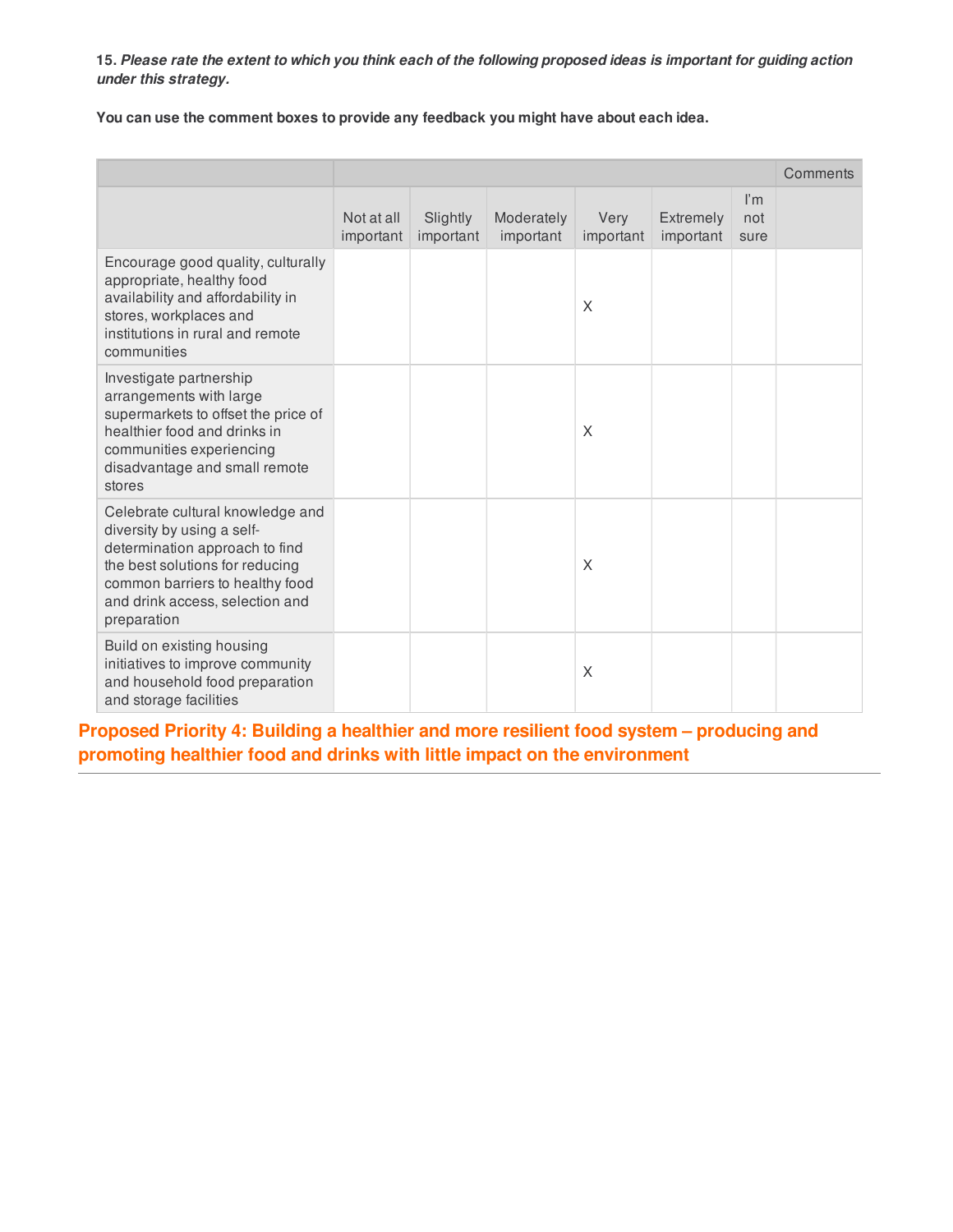**You can use the comment boxes to provide any feedback you might have about each idea.**

|                                                                                                                                                                                                                                                              |                         |                       |                         |                   |                        |                                        | Comments |
|--------------------------------------------------------------------------------------------------------------------------------------------------------------------------------------------------------------------------------------------------------------|-------------------------|-----------------------|-------------------------|-------------------|------------------------|----------------------------------------|----------|
|                                                                                                                                                                                                                                                              | Not at all<br>important | Slightly<br>important | Moderately<br>important | Very<br>important | Extremely<br>important | $\mathsf{I}'\mathsf{m}$<br>not<br>sure |          |
| Reduce unhealthy food and drink<br>marketing on publicly-owned or<br>managed settings (e.g., public<br>transport infrastructure)                                                                                                                             |                         |                       |                         | X                 |                        |                                        |          |
| Explore options to reduce<br>unhealthy food and drink<br>advertising prominence in places<br>frequently visited by large<br>numbers of people, especially<br>children (e.g., vending machines,<br>supermarket checkouts and<br>aisles, entertainment venues) |                         |                       |                         | X                 |                        |                                        |          |
| Explore options to reduce<br>unhealthy food and drink<br>sponsorship and marketing<br>associated with sport and major<br>community events                                                                                                                    |                         |                       |                         | X                 |                        |                                        |          |
| Restrict unhealthy food and drink<br>advertising during peak television<br>viewing times for children                                                                                                                                                        |                         |                       |                         | X                 |                        |                                        |          |
| Restrict promotions using devices<br>that appeal to children (e.g. toys,<br>games)                                                                                                                                                                           |                         |                       |                         | $\times$          |                        |                                        |          |
| Partner with relevant industry<br>stakeholders to introduce user<br>controls that can limit exposure to<br>digital advertising of unhealthy<br>food and drinks                                                                                               |                         |                       |                         | X                 |                        |                                        |          |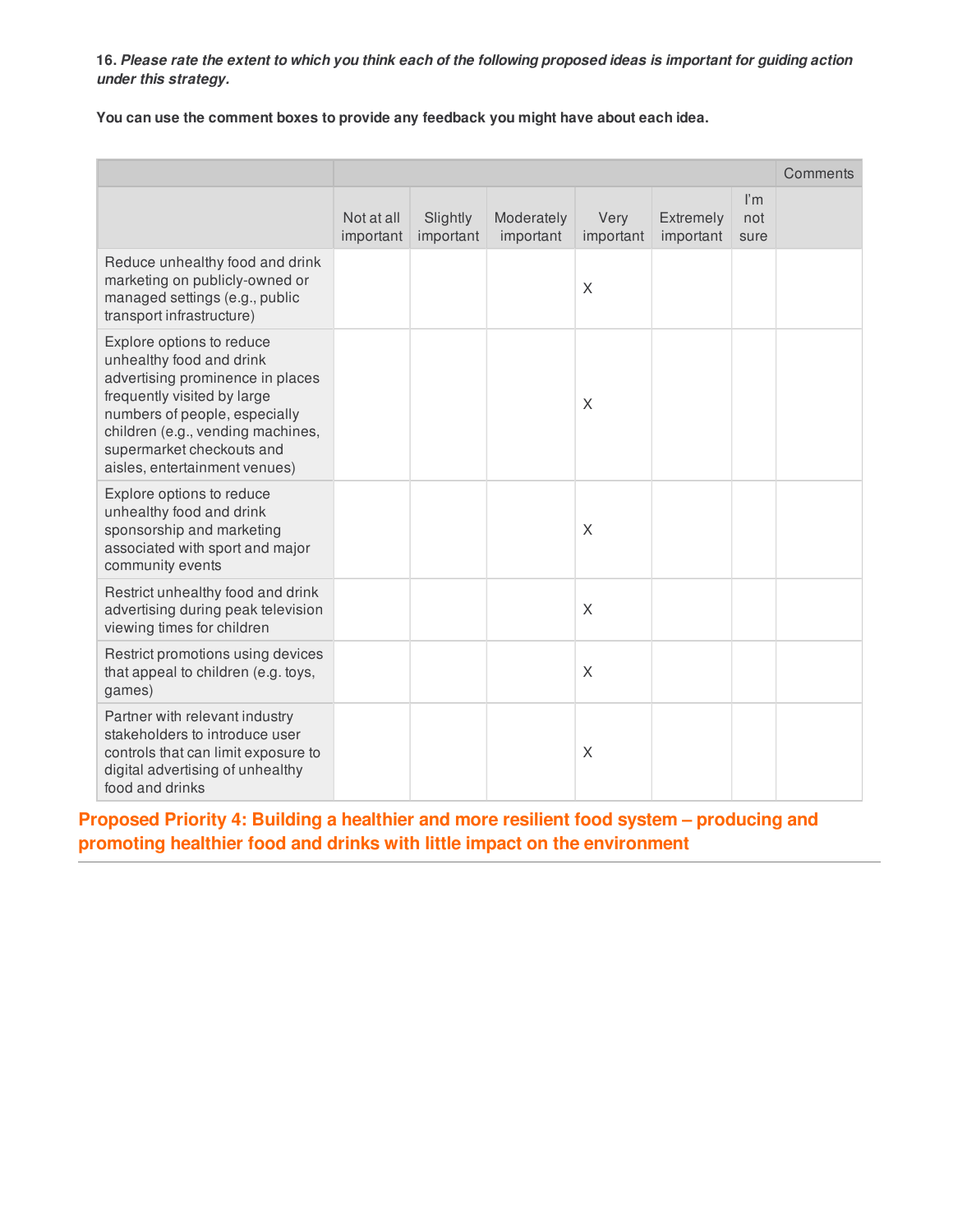**You can use the comment boxes to provide any feedback you might have about each idea.**

|                                                                                                                                                                                                                   |                         |                       |                         |                   |                        |                                        | Comments |
|-------------------------------------------------------------------------------------------------------------------------------------------------------------------------------------------------------------------|-------------------------|-----------------------|-------------------------|-------------------|------------------------|----------------------------------------|----------|
|                                                                                                                                                                                                                   | Not at all<br>important | Slightly<br>important | Moderately<br>important | Very<br>important | Extremely<br>important | $\mathsf{I}'\mathsf{m}$<br>not<br>sure |          |
| Continue to strengthen the uptake<br>of the Health Star Rating system<br>towards universal implementation<br>and continue to consider options<br>for the ongoing enhancement of<br>the system                     |                         |                       | X                       |                   |                        |                                        |          |
| Introduce front of pack nutrition<br>warning labels for nutrients of<br>concern (e.g., added sugar,<br>sodium, saturated fats, alcohol,<br>high energy content) to<br>complement the Health Star<br>Rating system |                         |                       |                         | X                 |                        |                                        |          |
| Support multi-component<br>interventions to improve nutrition<br>information and increase<br>accessibility and prominence of<br>healthier options in supermarkets                                                 |                         |                       |                         | X                 |                        |                                        |          |
| Adopt consistent national<br>regulation on menu energy<br>(kilojoule) labelling in businesses<br>that sell ready-to-eat-food                                                                                      |                         |                       |                         | X                 |                        |                                        |          |
| Consider adoption of<br>sustainability indicators that<br>provide clear consumer<br>information on the environmental<br>impacts of food and drink<br>products                                                     |                         |                       |                         | X                 |                        |                                        |          |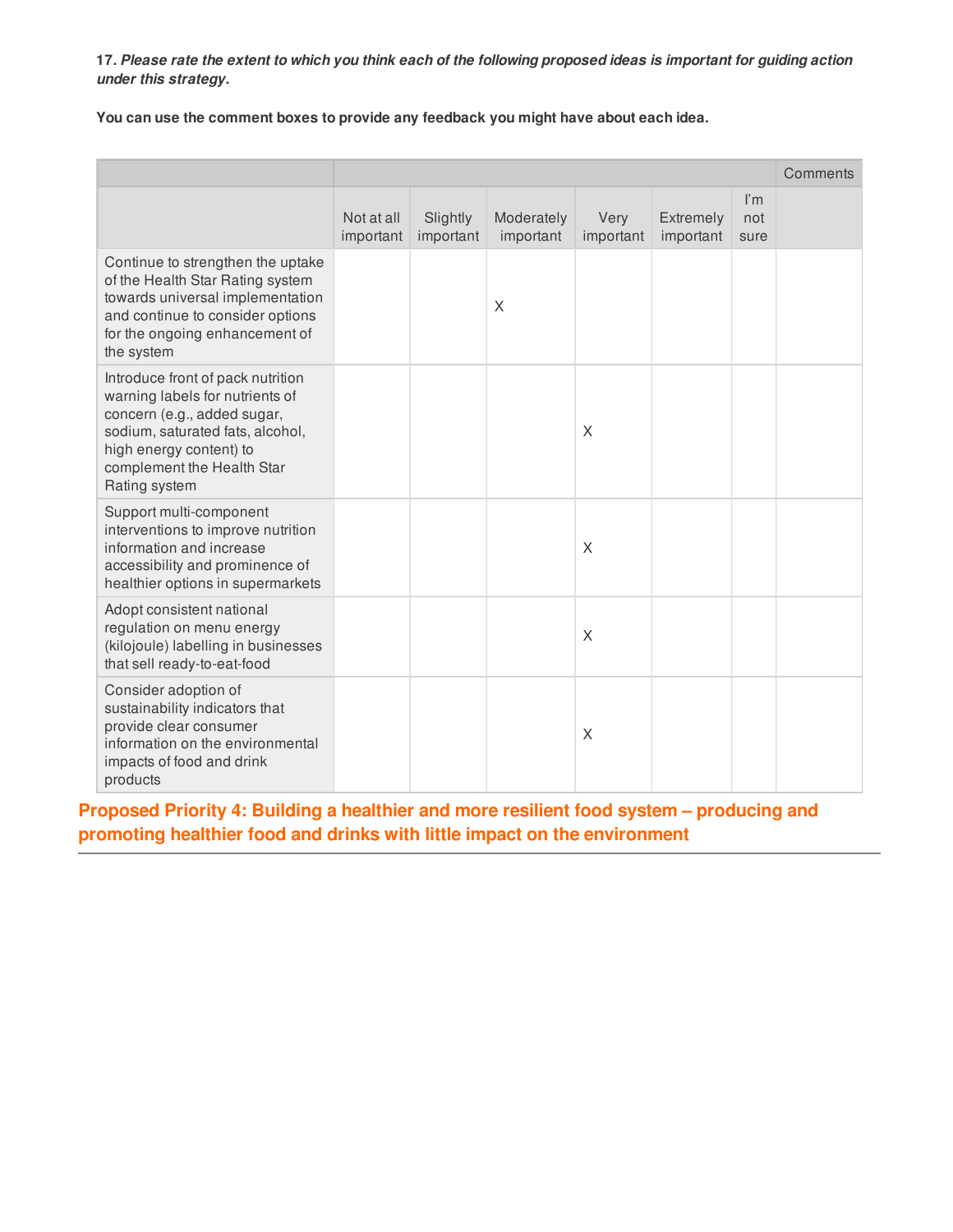**You can use the comment boxes to provide any feedback you might have about each idea.**

|                                                                                                                                                       |                         |                       |                         |                   |                               |                                        | Comments |
|-------------------------------------------------------------------------------------------------------------------------------------------------------|-------------------------|-----------------------|-------------------------|-------------------|-------------------------------|----------------------------------------|----------|
|                                                                                                                                                       | Not at all<br>important | Slightly<br>important | Moderately<br>important | Very<br>important | <b>Extremely</b><br>important | $\mathsf{I}'\mathsf{m}$<br>not<br>sure |          |
| Subsidise healthy food and drinks<br>(e.g., fruit, vegetables and water),<br>potentially including transport<br>subsidies to remote communities       |                         |                       |                         | X                 |                               |                                        |          |
| Consider emerging evidence and<br>policy approaches that use price<br>to reduce consumption of sugar-<br>sweetened beverages and high<br>sugar snacks |                         |                       |                         |                   | X                             |                                        |          |
| Consider using price to reduce<br>consumption of alcoholic<br>beverages, potentially through a<br>uniform volumetric tax and/or a<br>floor price      |                         |                       |                         | X                 |                               |                                        |          |
| Restrict temporary price<br>reductions (e.g., half-price, multi-<br>buys) on unhealthy food and drink<br>products                                     |                         |                       |                         |                   | X                             |                                        |          |
| Explore and consider options for<br>incorporating the cost of obesity<br>and greenhouse gas emissions<br>into the price of food and drinks            |                         |                       |                         | X                 |                               |                                        |          |

# **Proposed Priority 4: Building a healthier and more resilient food system – producing and promoting healthier food and drinks with little impact on the environment**

19. Thinking about the specific strategies you just read for building a healthier and more resilient food system, *are there any additional strategies or recommendations you think should be included to produce and promote healthier food and drinks with little impact on the environment?*

**These might include strategies that help people overcome specific challenges they encounter when making decisions about the food and drinks they consume.**

Please provide your comments in the space below. The seven proposed strategies are listed again below if you **need to re-read these.**

Encourage the uptake of cooking classes to encourage self reliance and decrease reliance on processed and packaged foods

**Section 3. Proposed priority areas and strategies for a national obesity strategy**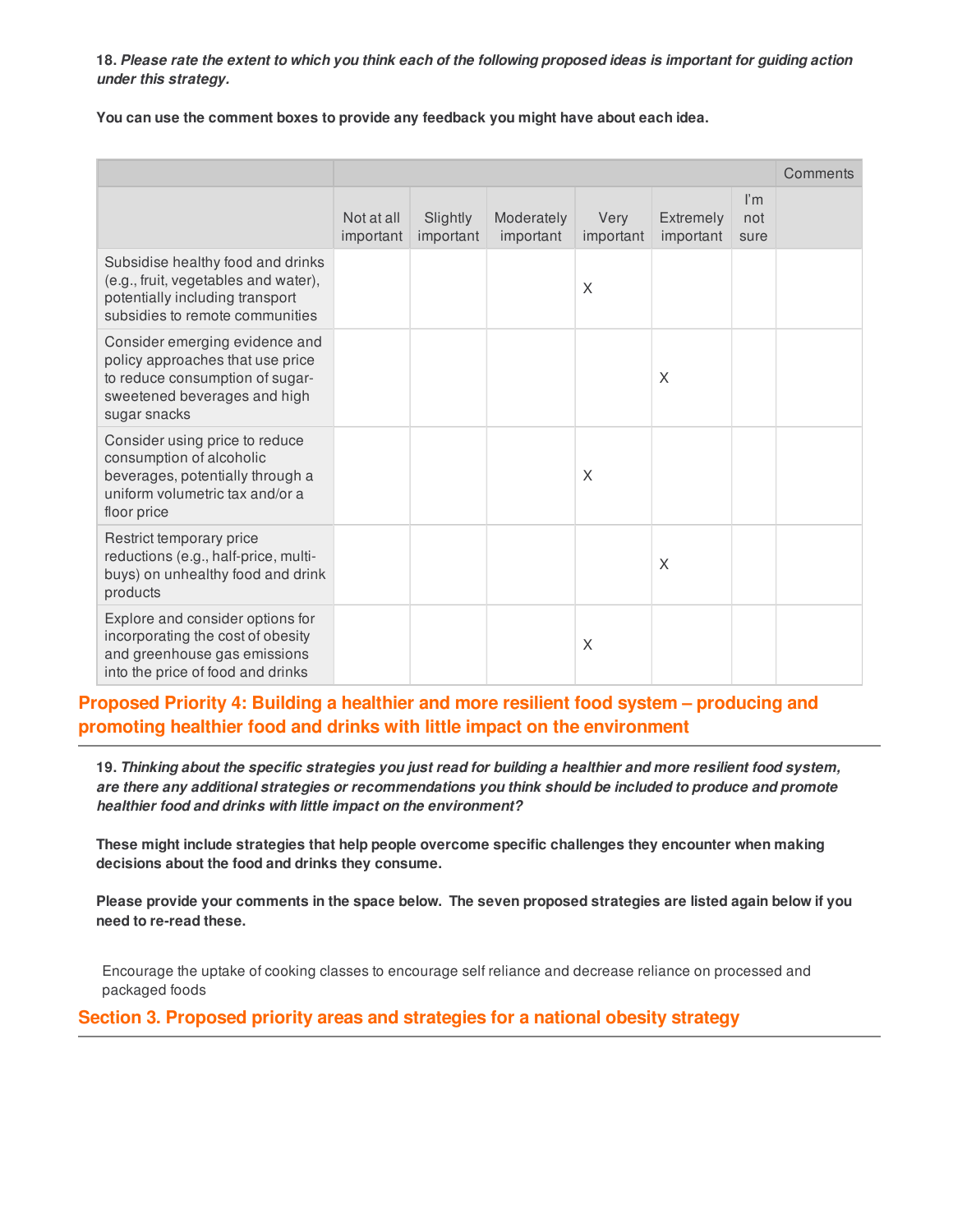#### **12. Priority areas**

Before we move on to the next section of the survey, do you have any other feedback about the four priority *areas you have just read about?*

**Supporting children and families – Starting early to support healthy weight throughout life Mobilising people and communities – Using knowledge, strengths and community connections to enable health weight**

**Enabling active living – Supporting a way of life that helps people move throughout the day**

**Building a healthier and resilient food system – Producing and promoting healthier food and drinks with little impact on the environment**

**Please provide your comments in the space below.**

# **Proposed Enabler 1: Lead the way – collective commitment and action for obesity prevention and health equity across governments**

13. Please rate the extent to which you think each of the following proposed ideas is important for guiding action *under this strategy.*

**You can use the comment boxes to provide any feedback you might have about each idea.**

|                                                                                                                                                                                                                                                                         |                         |                       |                         |                   |                        |                                        | Comments                                                                                                                                                                                                   |
|-------------------------------------------------------------------------------------------------------------------------------------------------------------------------------------------------------------------------------------------------------------------------|-------------------------|-----------------------|-------------------------|-------------------|------------------------|----------------------------------------|------------------------------------------------------------------------------------------------------------------------------------------------------------------------------------------------------------|
|                                                                                                                                                                                                                                                                         | Not at all<br>important | Slightly<br>important | Moderately<br>important | Very<br>important | Extremely<br>important | $\mathsf{I}'\mathsf{m}$<br>not<br>sure |                                                                                                                                                                                                            |
| Implement strong governance<br>systems to facilitate multiple<br>efforts by many sectors                                                                                                                                                                                |                         |                       | X                       |                   |                        |                                        |                                                                                                                                                                                                            |
| Explore new collaborative<br>ways of working with<br>communities that create<br>genuine partnerships, embed<br>the right to self-determination<br>and autonomy, co-develop<br>solutions and elevate<br>community voices to create<br>change in their own<br>communities |                         |                       |                         | X                 |                        |                                        | A core<br>Naturopathic<br>principle is to<br>engage with<br>the individual<br>and other<br>professionals<br>to enhance<br>self<br>determination<br>and reliance<br>in good<br>health<br>decision<br>making |

# **Proposed Enabler 1: Lead the way – collective commitment and action for obesity prevention and health equity across governments**

14. Are there any additional strategies you think should be included to enable strong national leadership and *governance to foster partnerships for systems change to deliver better outcomes at the national, state/territory, regional and local levels?*

**Please provide your comments in the space below.**

**Proposed Enabler 2: Better use of data – sharing knowledge and data and using evidence to develop policies and programs and to make sure collective actions are effective**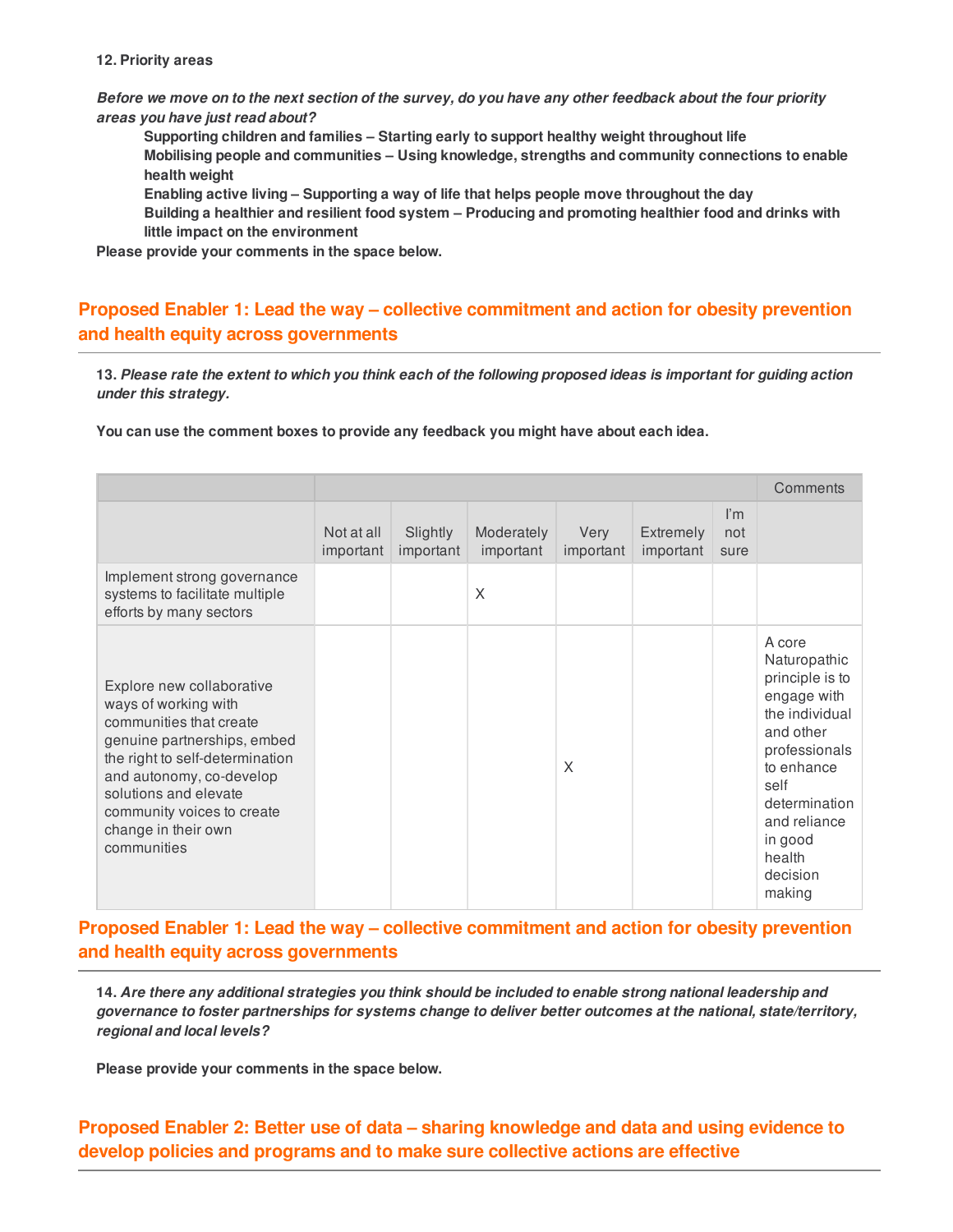**You can use the comment boxes to provide any feedback you might have about each idea.**

|                                                                                                                                                                                                                                                                                |                         |                       |                         |                   |                        |                    | Comments |
|--------------------------------------------------------------------------------------------------------------------------------------------------------------------------------------------------------------------------------------------------------------------------------|-------------------------|-----------------------|-------------------------|-------------------|------------------------|--------------------|----------|
|                                                                                                                                                                                                                                                                                | Not at all<br>important | Slightly<br>important | Moderately<br>important | Very<br>important | Extremely<br>important | l'm<br>not<br>sure |          |
| Update Australian guidelines for<br>healthy eating, physical activity<br>and weight, ensuring they<br>explicitly incorporate<br>environmental sustainability, are<br>based on the latest scientific<br>evidence and are free from<br>industry influence                        |                         |                       | $\times$                |                   |                        |                    |          |
| Conduct regular cross-sector<br>monitoring and evaluation of a<br>national obesity strategy to<br>ensure accountability, continuous<br>improvement and effectiveness of<br>collective action, in consultation<br>with national data agencies and<br>data collection custodians |                         |                       | X                       |                   |                        |                    |          |
| Support research on obesity<br>systems to grow the evidence<br>base, reduce gaps in knowledge<br>and assess promising<br>approaches                                                                                                                                            |                         |                       |                         | X                 |                        |                    |          |
| Co-develop evaluation and<br>research approaches that align<br>with community values to<br>acknowledge the deep<br>knowledge and experiences of<br>people working to create change<br>in their own communities and to<br>ensure data sovereignty                               |                         |                       | $\times$                |                   |                        |                    |          |
| Co-develop evaluation and<br>research approaches with<br>Aboriginal and Torres Strait<br>Islander people, utilising cultural<br>and traditional knowledge                                                                                                                      |                         |                       | X                       |                   |                        |                    |          |

**Proposed Enabler 2: Better use of data – sharing knowledge and data and using evidence to develop policies and programs and to make sure collective actions are effective**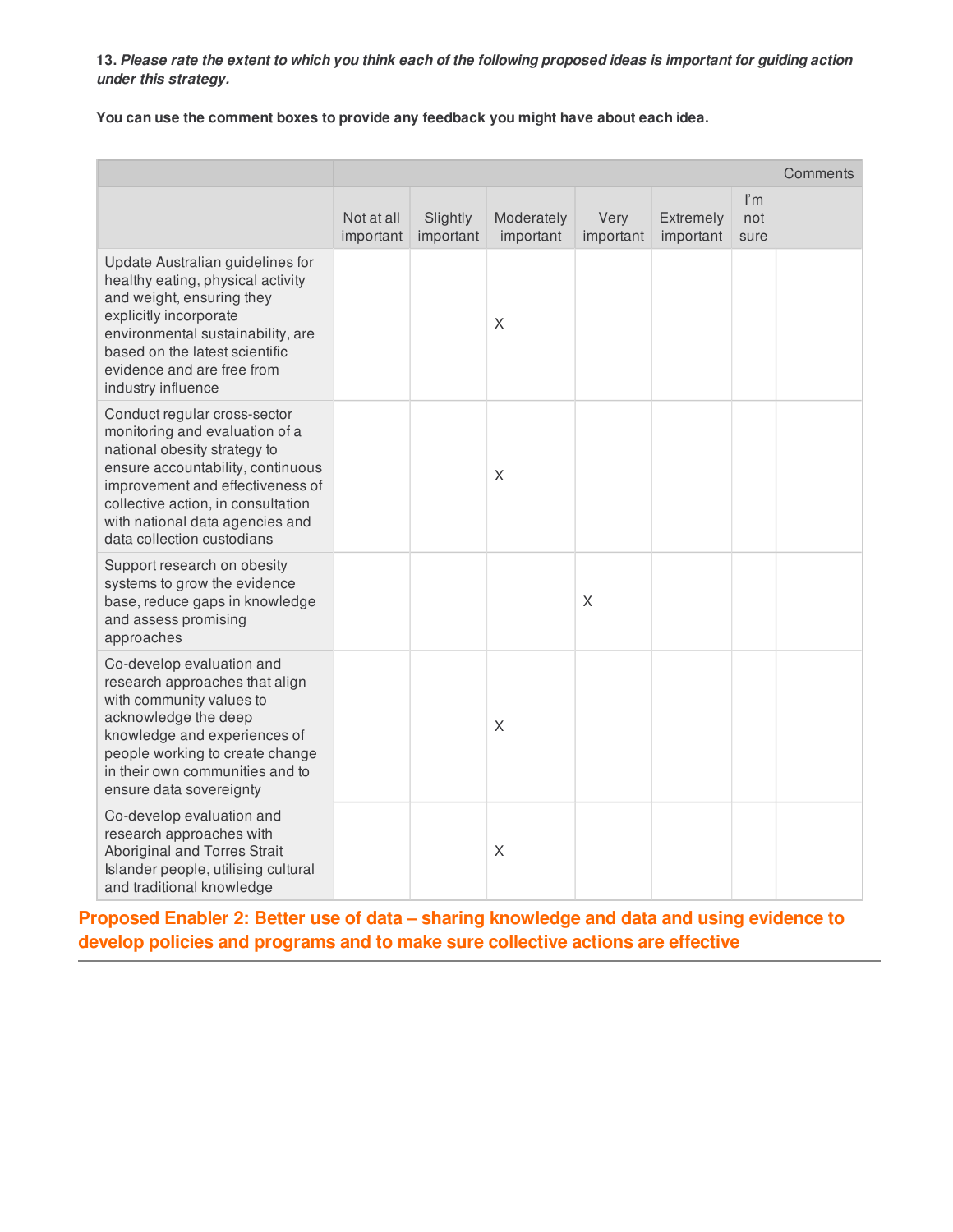**You can use the comment boxes to provide any feedback you might have about each idea.**

|                                                                                                                                                                                                                                                                                                                                                                             |                         |                       |                         |                   |                        |                                        | Comments |
|-----------------------------------------------------------------------------------------------------------------------------------------------------------------------------------------------------------------------------------------------------------------------------------------------------------------------------------------------------------------------------|-------------------------|-----------------------|-------------------------|-------------------|------------------------|----------------------------------------|----------|
|                                                                                                                                                                                                                                                                                                                                                                             | Not at all<br>important | Slightly<br>important | Moderately<br>important | Very<br>important | Extremely<br>important | $\mathsf{I}'\mathsf{m}$<br>not<br>sure |          |
| Commit sustained funding to<br>support data collection, shared<br>data systems, enhanced sharing<br>of effective and emerging<br>initiatives, and regular population<br>monitoring and surveillance of<br>weight status and variables<br>associated with overweight and<br>obesity, including wider<br>commercial, cultural and<br>environmental determinants of<br>obesity |                         |                       |                         |                   |                        |                                        |          |
| Boost participation rates in<br>population monitoring and<br>surveillance to ensure accurate<br>and reliable statistics at sub-<br>national levels and<br>representativeness for at-risk<br>population groups                                                                                                                                                               |                         |                       |                         |                   |                        |                                        |          |
| Investigate new data sources to<br>supplement population<br>monitoring and surveillance (e.g.,<br>supermarket transaction data,<br>Google analytics)                                                                                                                                                                                                                        |                         |                       |                         |                   |                        |                                        |          |
| Use data to regularly update<br>consumers, communities and<br>stakeholders with independent,<br>accurate and easily understood<br>information                                                                                                                                                                                                                               |                         |                       |                         |                   |                        |                                        |          |
| Use data to build connections<br>between communities and the<br>health, social sciences and<br>environmental disciplines                                                                                                                                                                                                                                                    |                         |                       |                         |                   |                        |                                        |          |
| Support a collaborative analysis<br>of research on interventions and<br>strategies (from systematic<br>reviews, and primary and grey<br>literature) addressing healthy<br>eating, physical activity and<br>obesity outcomes for Aboriginal<br>and Torres Strait Islander people<br>and other population groups<br>experiencing higher levels of<br>overweight and obesity   |                         |                       |                         |                   |                        |                                        |          |

**Proposed Enabler 3: Build the workforce – support development of an engaged, empowered and skilled workforce that can better support individuals and influence community actions and environments**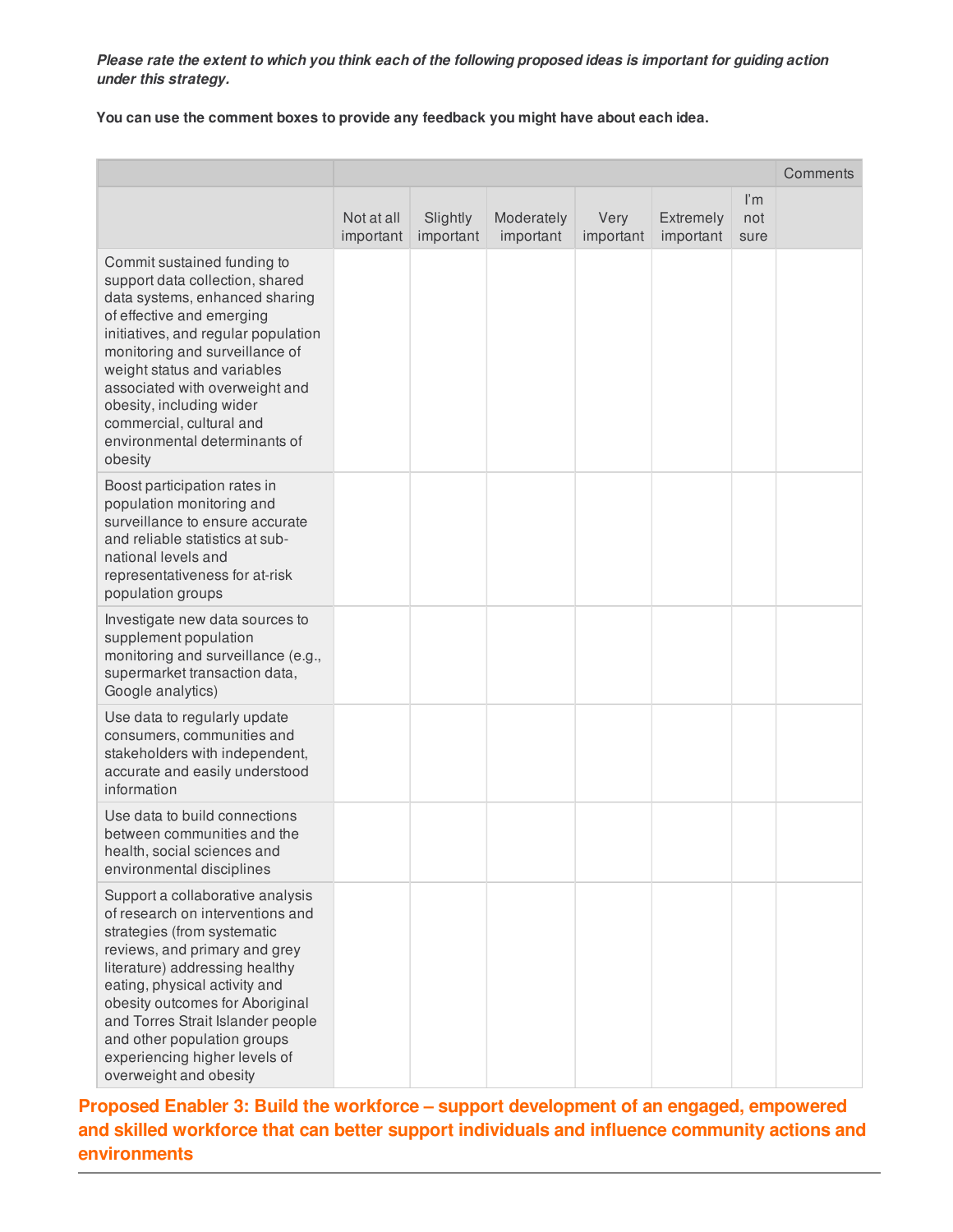**You can use the comment boxes to provide any feedback you might have about each idea.**

|                                                                                                                                                                                                                                                                                                                               |                         |                       |                         |                   |                        |                                        | Comments                                                                                                                                                                                                                                                                                                                                                                      |
|-------------------------------------------------------------------------------------------------------------------------------------------------------------------------------------------------------------------------------------------------------------------------------------------------------------------------------|-------------------------|-----------------------|-------------------------|-------------------|------------------------|----------------------------------------|-------------------------------------------------------------------------------------------------------------------------------------------------------------------------------------------------------------------------------------------------------------------------------------------------------------------------------------------------------------------------------|
|                                                                                                                                                                                                                                                                                                                               | Not at all<br>important | Slightly<br>important | Moderately<br>important | Very<br>important | Extremely<br>important | $\mathsf{I}'\mathsf{m}$<br>not<br>sure |                                                                                                                                                                                                                                                                                                                                                                               |
| Strengthen the confidence and<br>competence of primary health,<br>allied health, and other health<br>professionals to prevent<br>unhealthy weight gain among<br>patients; recognise and address<br>overweight and obesity; and<br>understand stigma, blame and<br>the mental health implications of<br>overweight and obesity |                         |                       |                         | $\times$          |                        |                                        | Recognising<br>Naturopaths<br>as an<br>important<br>member of<br>the health<br>promotion<br>team will<br>empower a<br>significant<br>portion of<br>the<br>community<br>who consult<br>them,<br>considering<br>healthy<br>eating and<br>lifestyle<br>discussions<br>are central<br>to the<br>education a<br>Naturopath<br>receives<br>during their<br>degree<br>qualification. |
| Increase health workforce<br>understanding of equity and<br>social justice, and cultural and<br>language competency to<br>respond to the diverse needs of<br>the Australian community                                                                                                                                         |                         |                       | X                       |                   |                        |                                        |                                                                                                                                                                                                                                                                                                                                                                               |
| Support the continued growth<br>and development of the<br>Aboriginal and Torres Strait<br>Islander workforce                                                                                                                                                                                                                  |                         |                       | X                       |                   |                        |                                        |                                                                                                                                                                                                                                                                                                                                                                               |
| Embed health promotion and<br>equity into vocational and<br>tertiary training for essential<br>supporting sectors                                                                                                                                                                                                             |                         |                       |                         | X                 |                        |                                        |                                                                                                                                                                                                                                                                                                                                                                               |

**Proposed Enabler 3: Build the workforce – support development of an engaged, empowered and skilled workforce that can better support individuals and influence community actions and environments**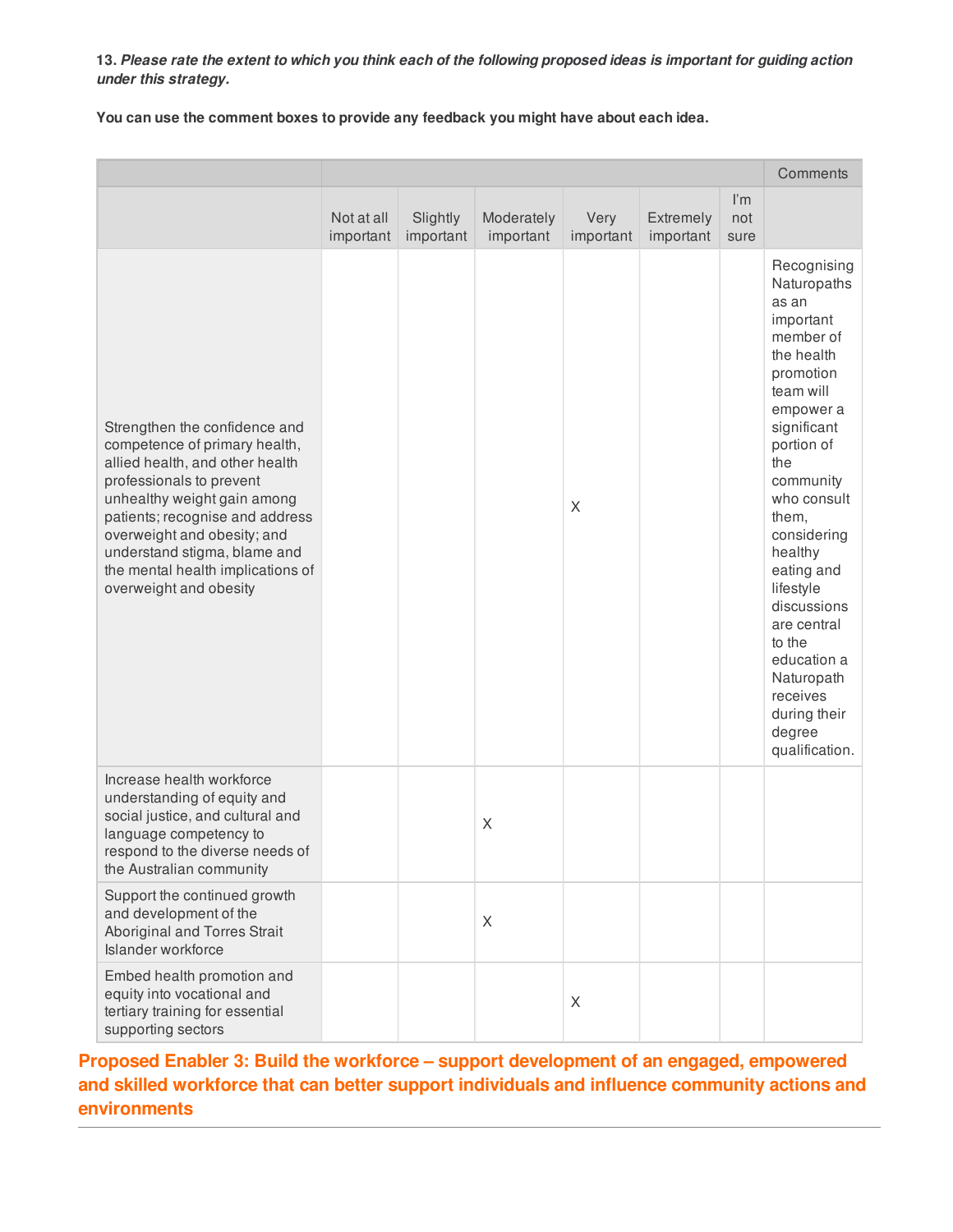### **14.** *Are there any additional strategies you think should be included to develop an engaged, empowered and skilled workforce that can better support individuals and influence community actions and environments?*

#### **Please provide your comments in the space below.**

Recognising Naturopaths as an important member of the health promotion team will empower a significant portion of the community who consult them, considering healthy eating and lifestyle discussions are central to the education a Naturopath receives during their degree qualification.

### **Proposed governance arrangements for a national obesity strategy**

### **13.** *Do you have any feedback about the proposed governance arrangements for a national obesity strategy?*

#### **Please provide your comments in the space below.**

We support the proposed governance arrangements and suggest that inclusion of a representative/s from naturopathy would be a positive factor in strategy implementation. May we suggest reaching out to the Australia Naturopathic Council https://www.naturopathiccouncil.org.au/

### **Proposed implementation for a national obesity strategy**

**14.** *Do you have any feedback about the proposed implementation for a national obesity strategy?*

#### **Please provide your comments in the space below.**

The valuable contribution that naturopathic clinicians could make to implementation should be recognised and utilised.

### **Proposed monitoring, evaluation and reporting process for a national obesity strategy**

**15.** *Do you have any feedback about how the strategy should be monitored, evaluated and reported?*

**Please provide your comments in the space below.**

### **Targets for a national obesity strategy**

**16.** *Do you think targets are needed for the strategy? If so, what should they be?*

**Please provide your comments in the space below.**

### **Title for a national obesity strategy**

**17.** *Do you have any suggestions for what a national obesity strategy could be called?*

**Please provide your comments in the space below.**

### **Final comments about a national obesity strategy**